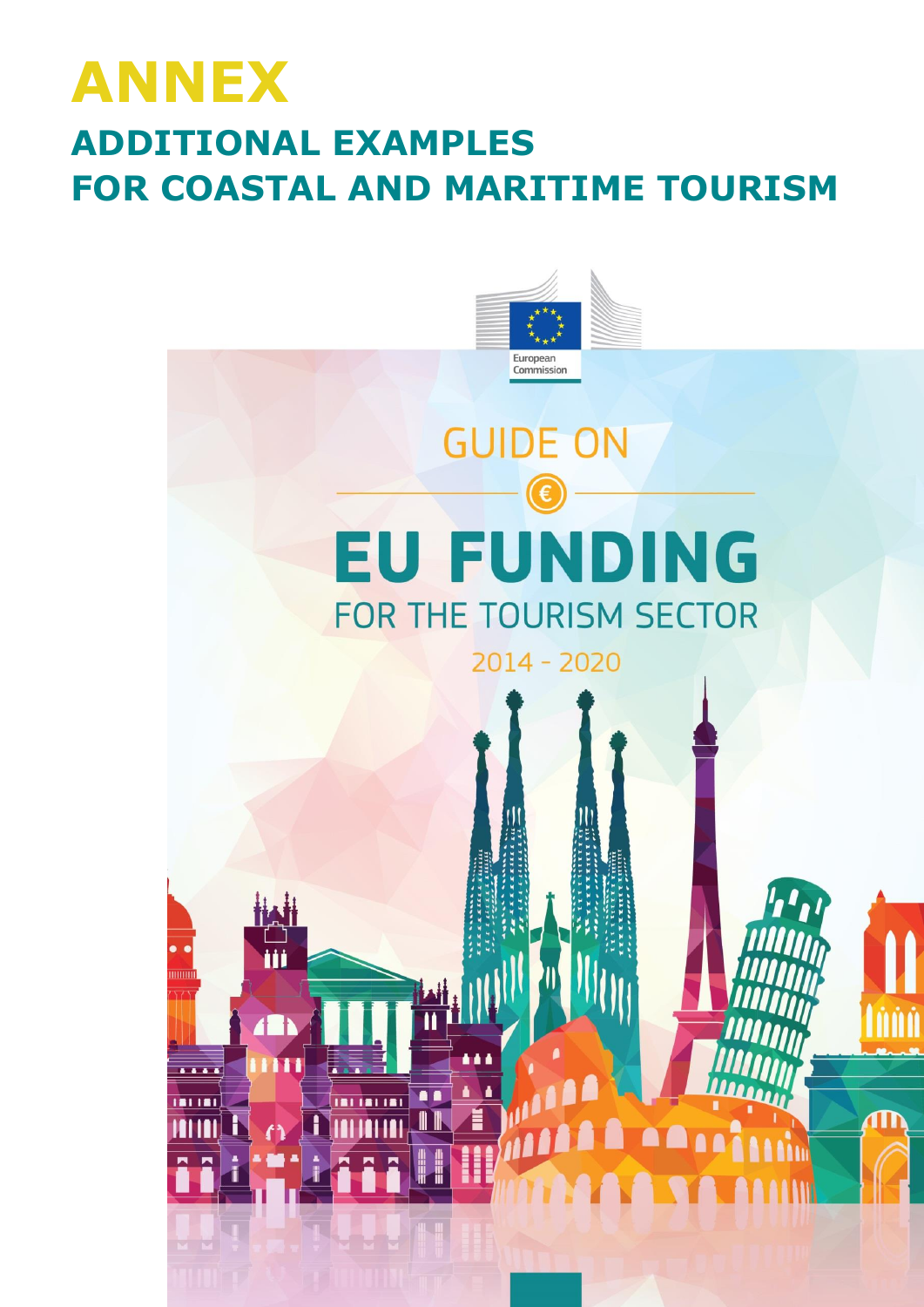This document has been prepared by Directorate-General Maritime Affairs & Fisheries and Directorate-General Internal Market, Industry, Entrepreneurship & SMEs to provide overall information on projects related to the tourism sector and having secured funding thanks to various EU programmes.

Neither the European Commission nor any person acting on behalf of the Commission is responsible for the use which might be made of the following information, nor for any errors which may appear despite careful preparation and checking. The publication does not necessarily reflect the view or the position of the European Union.

Translations of this guide are available on the "e-books" section of the EU Bookshop <https://bookshop.europa.eu/en/home/>

ISBN 978-92-79-58873-0 DOI 10.2771/7200

© European Union, 2016 Printed in Belgium Reproduction is authorised, provided the source is acknowledged.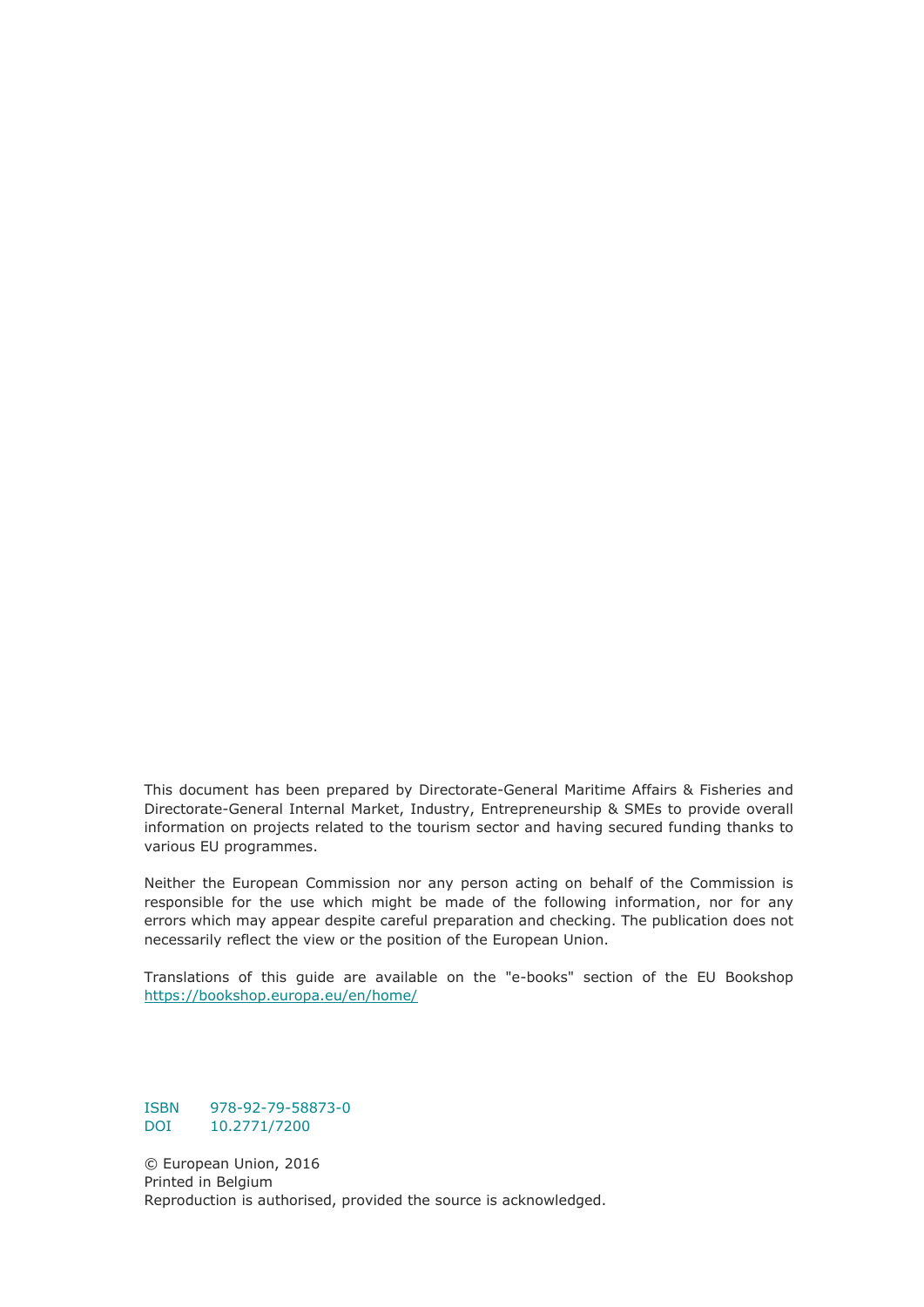## **FOREWORD**

*Coastal and maritime tourism is Europe's largest tourism sub-sector. In 2014, nearly half of the nights spent in EU tourist accommodations were spent in coastal areas. Coastal and maritime tourism is also the largest single maritime economic activity in terms of jobs (3,2 million jobs) and value added (over 180 billion Euros). With more than one third of all tourism businesses in Europe, the sustainable growth of the sector can be particularly relevant for young people, as 45% of tourism workers are between 16 and 35 years old.*

*Its importance and untapped potential was acknowledged by the Commission's Communication "A Strategy for more Growth and Jobs in Coastal and Maritime Tourism", adopted in February 2014. Coastal and maritime communities are vibrant and full of innovative ideas worth supporting.* 

*While EU funds are available , access to them can be challenging, in particular for first time applicants. A "Guide on EU Funding for the Tourism Sector" has therefore been prepared by the Commission in 2014 and is regularly updated.* 

*This Annex provides more examples of funded projects in maritime and coastal tourism, with greater details, as announced in the above-mentioned Strategy. We hope that they will inspire and motivate future successful endeavours, towards a more competitive and sustainable coastal and maritime tourism in Europe.*



inan Madredog



**Joao Aguiar Machado** Director-General for Maritime Affairs and Fisheries

**Lowri Evans** Director-General for Internal Market, Industry, Entrepreneurship and SMEs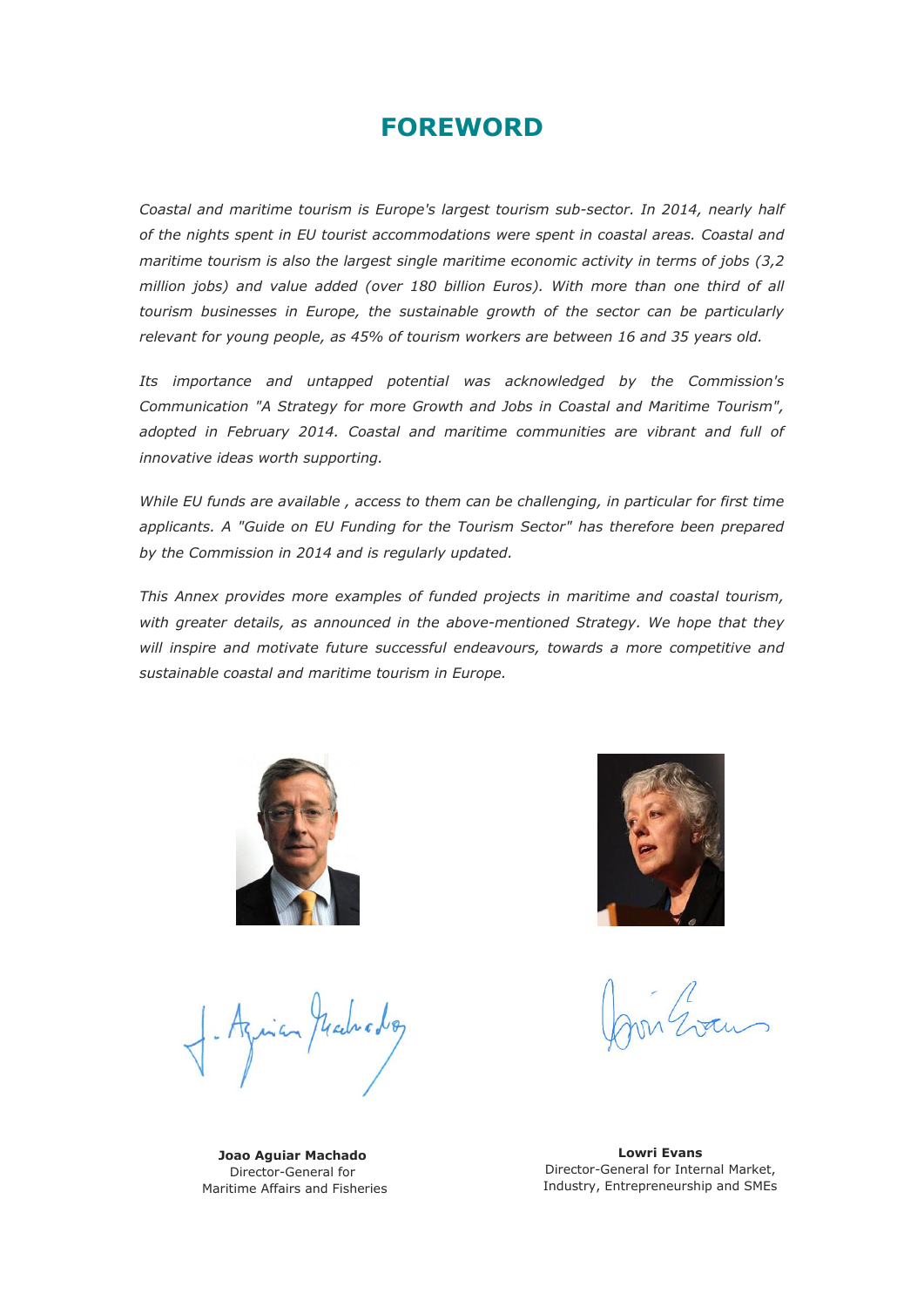**TABLE OF CONTENTS** 

| $\mathbf{I}$ , $\mathbf{I}$ |  |
|-----------------------------|--|
| П.                          |  |
| III.                        |  |
| IV.                         |  |
| V.                          |  |
| VI.                         |  |
|                             |  |
|                             |  |
|                             |  |
|                             |  |
|                             |  |
| XI.                         |  |
|                             |  |
|                             |  |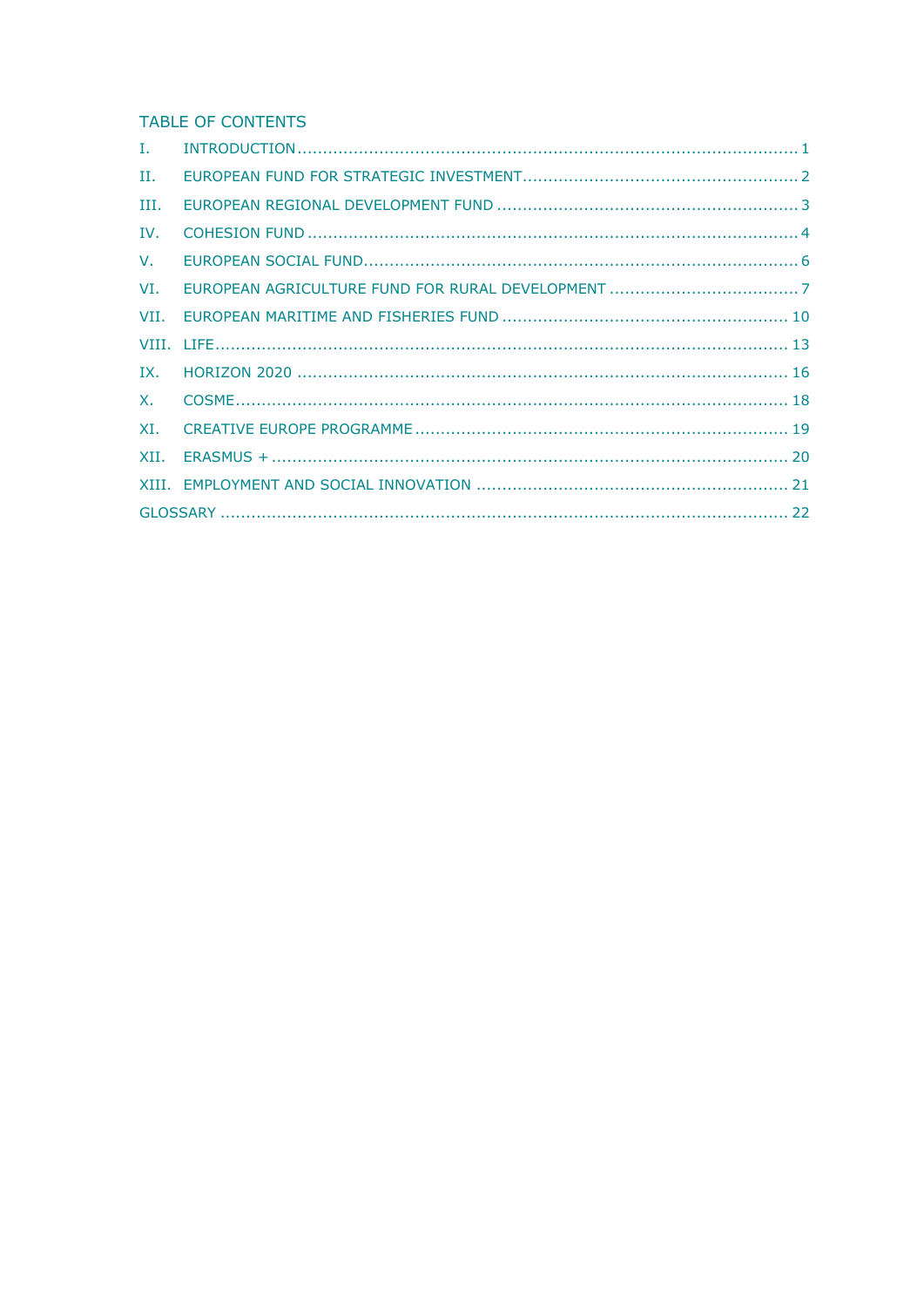

### **I. INTRODUCTION**

<span id="page-4-0"></span>This Annex to the "Guide on EU funding for the tourism sector" focuses on coastal and maritime tourism related projects. It aims at informing operators on projects which have been awarded EU funding in order to inspire them on possible ways to apply for financial assistance for the development of sustainable and innovative projects in coastal areas. It therefore provides a more detailed account of examples used in the main guide and complements the latter with additional cases.

The structure of the Annex follows that of the main guide to allow swift reference. It covers 12 programmes and/or Funds providing financial support to tourism operators. When encouraged by an example, please consult the corresponding chapter in the main guide, where you will find information regarding:

- type of tourism-related actions eligible for funding;
- who can apply;
- type and level of funding; and
- how to apply & when.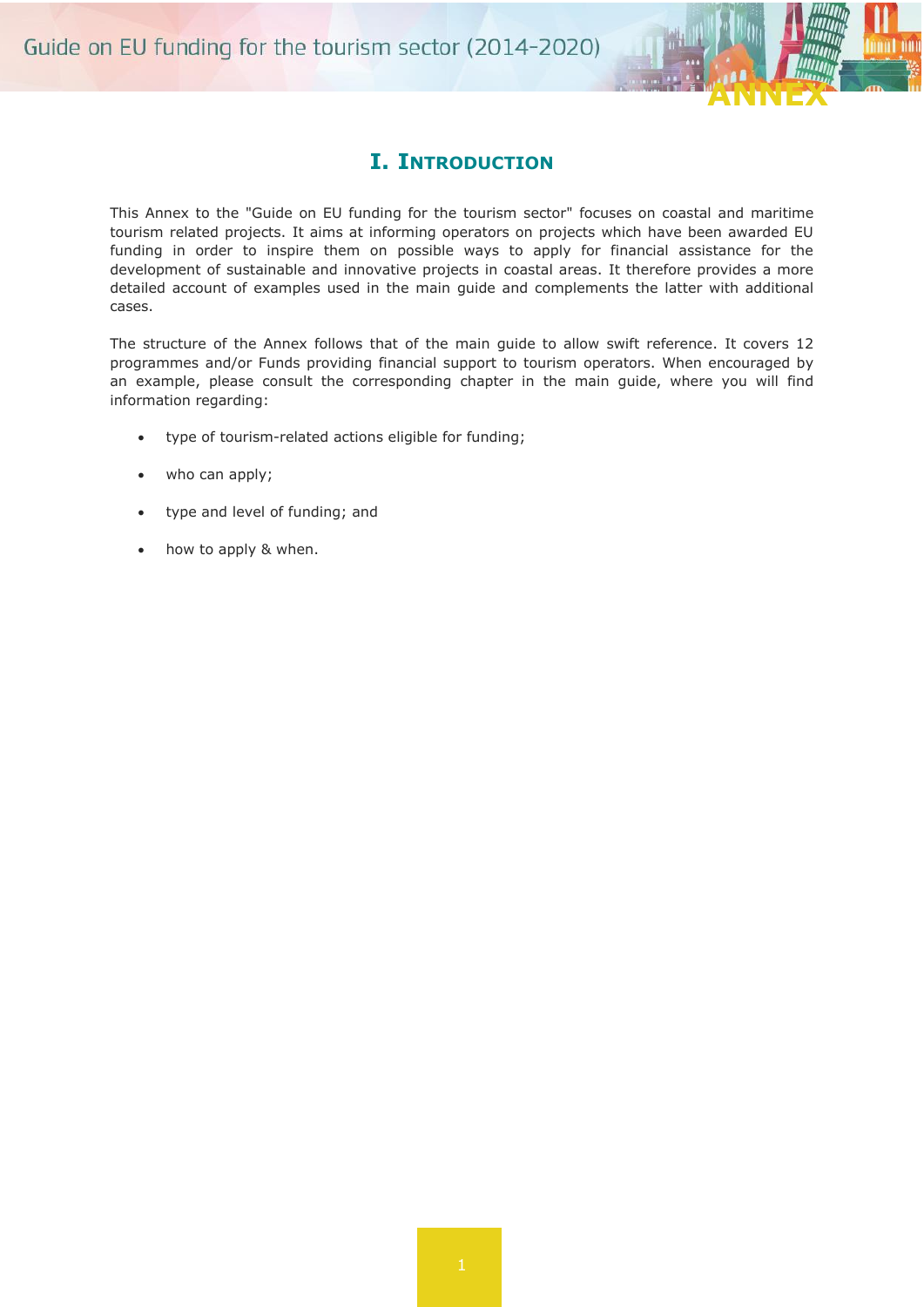

### <span id="page-5-0"></span>**II. EUROPEAN FUND FOR STRATEGIC INVESTMENT**

*Spanish State Fund for ports accessibility (Spain)*

#### **Idea & Concept**

*The project consists of a framework loan to fund rail and road access investments in stateowned ports in Spain through a State Fund - Port Accessibility Fund. The project will help*  to improve land connectivity in key ports all located in the TEN-T Network, which can *prove to be essential to guarantee an integrated management of tourists arrivals at ports and to facilitate access to tourism attractions. The operation will be a natural continuation of the extensive support provided by the EIB to the development of this seaport network over the last years.*

As the operation includes several different schemes in several different locations, the need for an Environmental Impact Assessment (EIA) may vary according to location and will be analysed on a case-by-case basis at allocation stage. The same procedure will be followed to assess potential significant impacts on protected nature areas. Compliance with environmental and nature conservation directives and procedures will be checked at the allocation stage. The promoters and final beneficiaries' environmental compliance capabilities will be checked during appraisal.

Improving port infrastructures, and in particular the access to ports by road and rail, is a vital precondition for developing sustainable coastal and maritime tourism, notably cruise tourism, nautical and boating tourism as well as overall improvement of maritime transport connections. Ports are important hubs for developing new and innovative tourism products in coastal areas and connecting them to inland attractors.

**Implementation period:** starting in December 2015

**Total project costs:** EUR 425 360 000

**EU contribution:** EUR 105 000 000

**Level of EU funding:** 24,6%

Source: [http://www.eib.org/projects/pipeline/2015/](http://www.eib.org/projects/pipeline/2015/20150115.htm?lang=en)

Full list of projects approved by the EIB for EFSI financing (searchable by sector): <http://www.eib.org/efsi/efsi-projects/index.htm>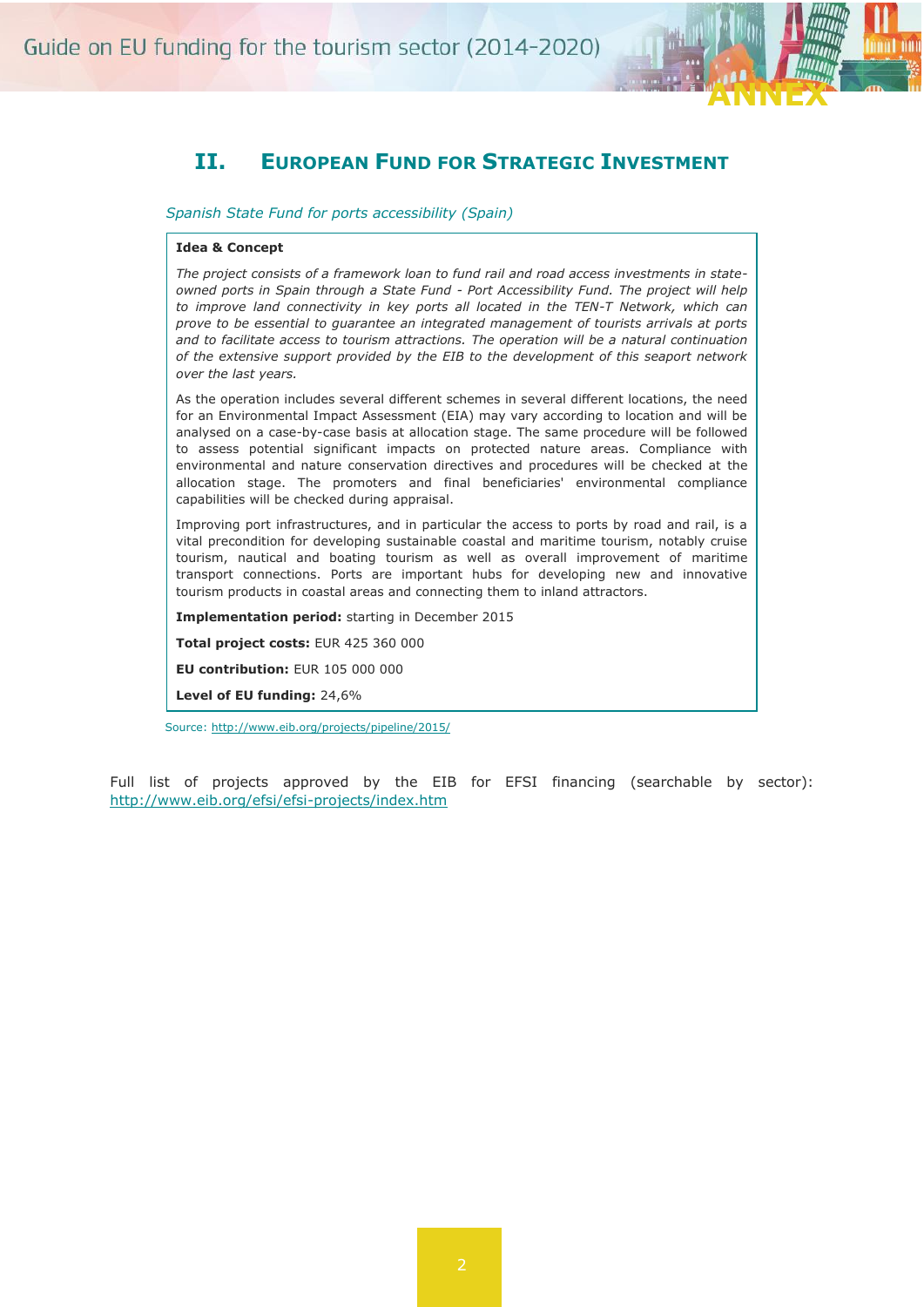

### **III. EUROPEAN REGIONAL DEVELOPMENT FUND**

<span id="page-6-0"></span>*Improving coastal security system and maintaining tourism attractiveness (Germany)*

#### **Idea & Concept**

*After a surge in storms between 2006 and 2008, the island of Baltrum, located off the coast of East Frisia in Germany has improved the stability and functioning of its coastal protection system, safeguarding its potential as a tourist destination.* The west of the island had been protected by a construction which was last repaired in 1975. The storm surges of recent years showed that the protection of the island could not be permanently guaranteed. The measures implemented under this project tried to ensure that the island is once again safe.

Firstly, by using computer models, coastal engineers were able to determine which wave heights would be expected during storm surges. They also took into account rising sea levels due to climate change. The engineers then set out to determine whether the current construction could withstand the pressure of the expected waves. Results showed that it couldn't and the island could become flooded under certain storm surges. In short, Baltrum's existing defences were not adequate, and in severe storm surges, not effective. To protect the island, an existing revetment was renovated to the west of the island and more recently, the eastern section was completed. A flood protection wall was also demolished and replaced by a seven-foot high, gently sloping embankment.

**Implementation period:** June 2008 – October 2009

**Total project costs:** EUR 6 600 000

**EU contribution:** EUR 3 300 000

**Level of EU funding:** 50%

Source: [http://ec.europa.eu/regional\\_policy/en/projects/](http://ec.europa.eu/regional_policy/en/projects/germany/protecting-baltrums-coast)

#### *Fostering slow tourism in the Upper Adriatic (Italy, Slovenia)*

#### **Idea & Concept**

*SLOWTOURISM is a regional cooperation project which aimed at linking Italian and Slovenian tourist areas by the Adriatic through the philosophy of slow tourism, with a special focus on sustainability, responsibility and eco-friendly concepts.* The project developed a common market strategy and targeted tour operators, tourism associations and businesses, and local governments. It developed new holiday options for local tourists as well as the international market, in particular China and Japan (increasing demand for environmental and nature-related tourist destinations). The network involved more than 100 operators for each 'slow' route/destination, whilst tourism organisations and associations ensured the continuity, promotion and marketing of the 'slow' products and packages during and after the end of the project.

The local population would benefit from the development of tourism-related products offering new employment opportunities and increased revenues from tourists. Economic revenues from rural and ecological tourism were also expected to grow by 5 %, as were the number of tourism packages on the Italian and Slovenian slow tourism routes. The project focused on the sustainability of slow tourism in the region through involvement of schools in order to help to spread the 'slow' philosophy to the next generation and highlighted the importance of environmental protection of the natural resources that characterise the region.

**Implementation period:** May 2010 – June 2014

**Total project costs** EUR 3 650 982

**EU contribution** EUR 3 103 334

**Level of EU funding** 85%

Source: [http://ec.europa.eu/regional\\_policy/en/projects/italy](http://ec.europa.eu/regional_policy/en/projects/italy/developing-slowtourism-between-italy-and-slovenia)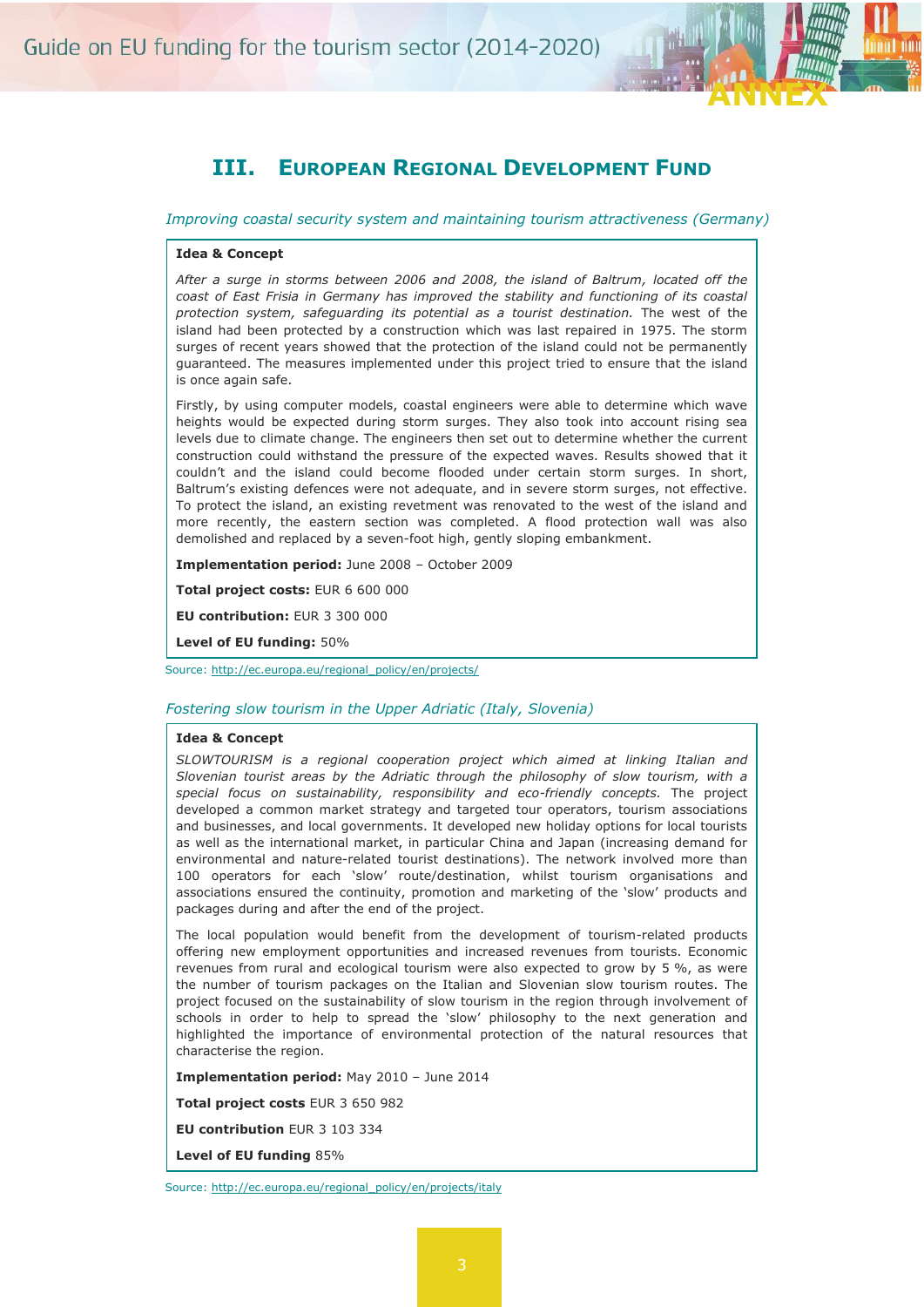

### **IV. COHESION FUND**

#### <span id="page-7-0"></span>*Clean coastal waters back to stay (Malta)*

#### **Idea & Concept**

*The investment covers the construction of a new urban wastewater treatment plant (UWWTP), a new wastewater pumping station, an upgraded pumping station and a 1 km submarine outfall, bringing benefits to locals and the many tourists visiting the island every year.*

The project focused on restoring the quality of the bathing water along the 5 km coastline between Ricasoli and Marsascala. This was to be done by eliminating all raw wastewater discharged into the sea, as well as bad odours and associated health risks, and increasing the residential and touristic value of the north-east coastal area.

The key components of the works are the construction of a new UWWTP at Ta' Barkat l/o Xghajra and a new wastewater pumping station at Rinella in Kalkara. The pumping station was to be equipped with a stand-by generator to prevent overflows during power cuts. An existing wastewater pumping station in Xghajra was to be upgraded, while a new 1.7 km wastewater gallery from Rinella to Ta' Barkat l/o Xghajra was to be constructed, delivering about 92% of the wastewater to be treated at the new UWWTP. Finally, a new submarine outfall will discharge the effluent treated at the UWWTP.

The facilities serve the wastewater treatment needs of 320 000 people residing in the Southern and Northern Harbour area and the South-eastern and Western areas, as well as industry and tourists visiting these areas.

Moreover, the new infrastructure ensures that 82% of all effluent generated is treated, thus bringing Malta in line with the EU's 'Urban Waste Water Treatment' regulation.

**Implementation period:** 2007 – 2013

**Total project costs** EUR 69 985 500

**EU contribution** EUR 59 487 700

**Level of EU funding** 85%

Source: http://ec.europa.eu/regional\_policy/en/projects/malta/clean-coastal-waters-back-to-stay

#### *New lift improves access to Valletta's historical fortifications (Malta)*

#### **Idea & Concept**

*The difference in height between Valletta's Grand Harbour and the only access to the city atop its 16th century fortifications is 52 m — the equivalent of a 17 storey building. A new lift aimed at improving access to the city from the port, helping to boost tourism as well as reducing road congestion.*

Prior to the lift's installation, the only access to Valletta from the harbour was by car or on foot. Car journeys led to needless traffic congestion and pollution, while entry on foot was only via a long and steep uphill route — and thus was not conducive to access for people with mobility impairments. The newly installed lift was to cut journey time down to 25 seconds, providing an efficient green access route.

As well as being of benefit to the many tourists visiting the town from cruise liners docked in the Grand Harbour, the project has also opened a new route for commuters from Cospicua, Senglea and Vittoriosa and their neighbouring towns. A linked system between the harbour ferries and the lift allowed passengers to traverse the Grand Harbour by boat to the landing point a few metres away from the Barrakka Lift, then take the lift straight into the city with no additional payment.

The lift mechanism featured an innovative form of regenerative technology in its machinery that enabled part of the energy generated through the elevator system to be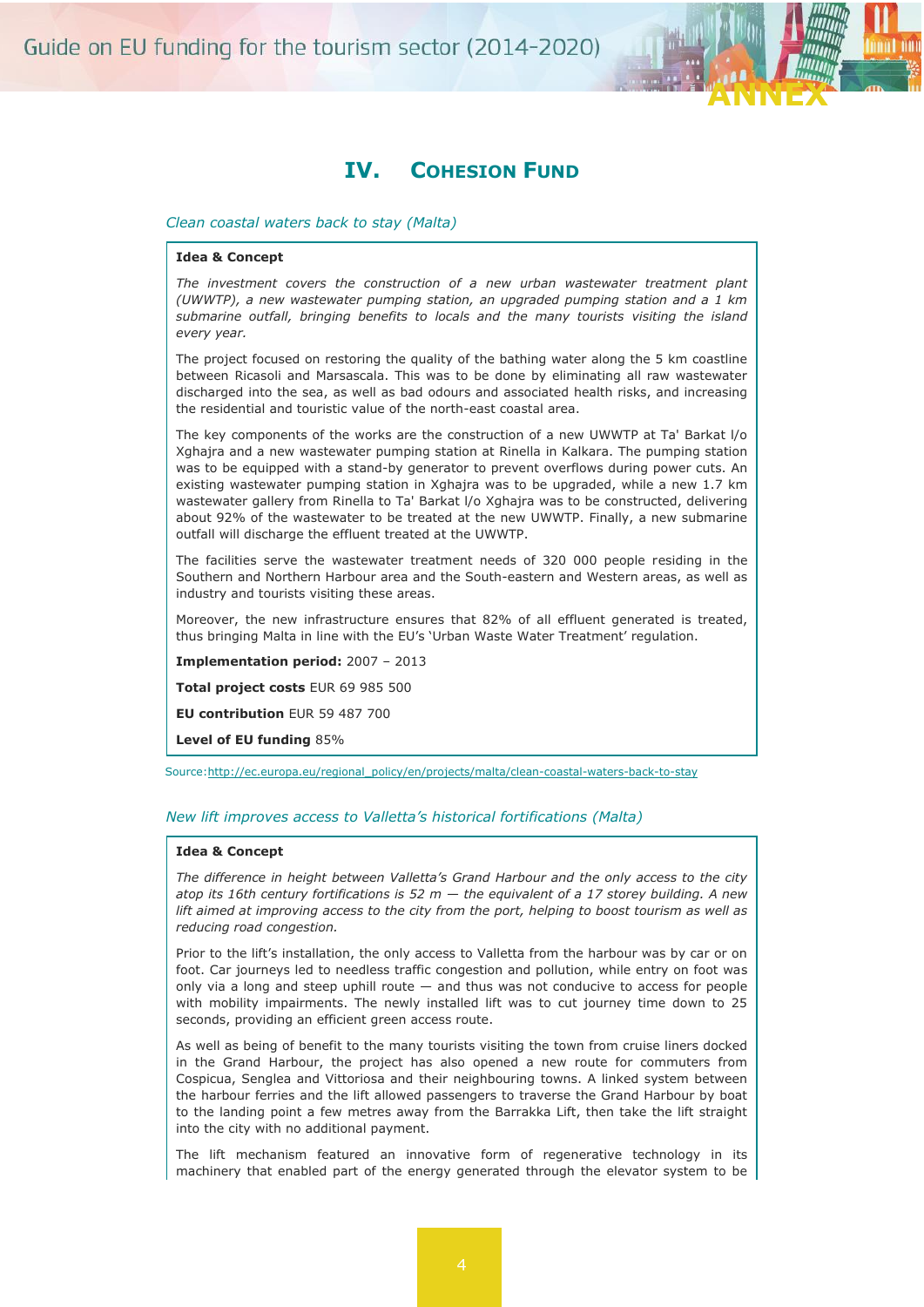

recovered. Together, these measures minimise electrical consumption and simultaneously contribute towards a reduction in pollution.

A journey in the new lift now offers a panoramic view of the area whilst also providing for reduced travel time between the Harbour area and the city centre. In 2013, 240 364 people used the lift. This number is expected to increase up to 243 000 in 2019.

This new route takes approximately 20 minutes, as opposed to the 35 minutes it would take to arrive at the same destination by private vehicle and the 45 minutes if using previous public transport provisions. In 2013 this new route was being used by almost 5 000 people.

**Implementation period:** January 2011 – June 2015

**Total project costs** EUR 2 596 716

**EU contribution** EUR 2 115 250

**Level of EU funding** 81,5%

Source: [http://ec.europa.eu/regional\\_policy/en/projects/malta/new-lift-improves-access-to-vallettas](http://ec.europa.eu/regional_policy/en/projects/malta/new-lift-improves-access-to-vallettas-historical-fortifications)[historical-fortifications](http://ec.europa.eu/regional_policy/en/projects/malta/new-lift-improves-access-to-vallettas-historical-fortifications)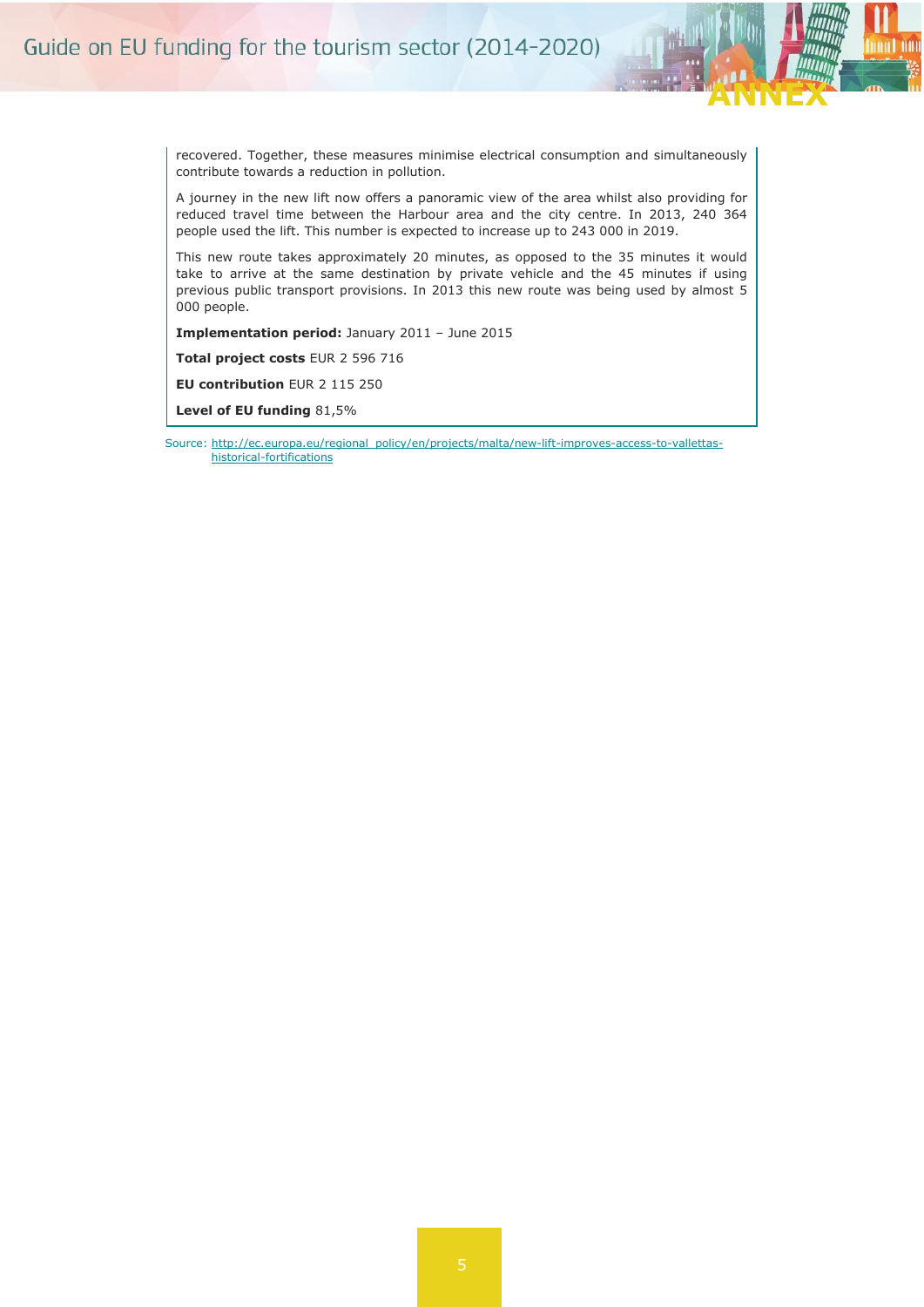



### **V.EUROPEAN SOCIAL FUND**

<span id="page-9-0"></span>*Guiding the excluded towards long-term employment (Spain)*

#### **Idea & Concept**

*In the Canary Islands,where a significant part of tourism is coastal and maritime tourism*  related, employment services are taking a holistic approach to inserting those at risk of *exclusion into the labour market. This project created subsidised job opportunities serving as pathways into the regular labour market.*

Participants received support fitting their needs such as tutoring and on-the-job training. Participating companies received financial incentives compensating for productivity losses. By helping partakers to upgrade their skills and acquire job experience, the project proved successful in enabling them to enter the labour market following the subsided period.

Eight companies participating in the scheme had received grants in 2012. In total, 36 participants benefited from the opportunities created, 15 of which were women.

**Implementation period:** 2008 – 2012

**Total project costs** EUR 373 147

**EU contribution** EUR 317 175

**Level of EU funding** 85%

#### Source: [http://ec.europa.eu/esf/](http://ec.europa.eu/esf/main.jsp?catId=46&langId=en&projectId=741)

#### *Traditional boat making as an economic opportunity in Rosmuc (Ireland)*

#### **Idea & Concept**

*Teaching skills is opening new opportunities to unemployed men in rural communities and benefits coastal tourism by developing traditional boat building, heritage and customs.*

A course in boatbuilding – a "curach" traditional Irish boat – was organised to equip participants with new skills and qualifications in the process. The project targeted young people and adults with less than upper second level education.

Participants were equipped with the set of skills necessary to build a currach from start to finish, thereby increasing their self-employment opportunities. Participants have become involved in organising races and regattas, building links with community and providing economic opportunities to the region, including in coastal and maritime tourism.

**Implementation period:** September 2012 – June 2013

**Total project costs** EUR 25 000

**EU contribution** EUR 12 500

**Level of EU funding** 50%

Source: [http://ec.europa.eu/esf/](http://ec.europa.eu/esf/main.jsp?catId=46&langId=en&projectId=449)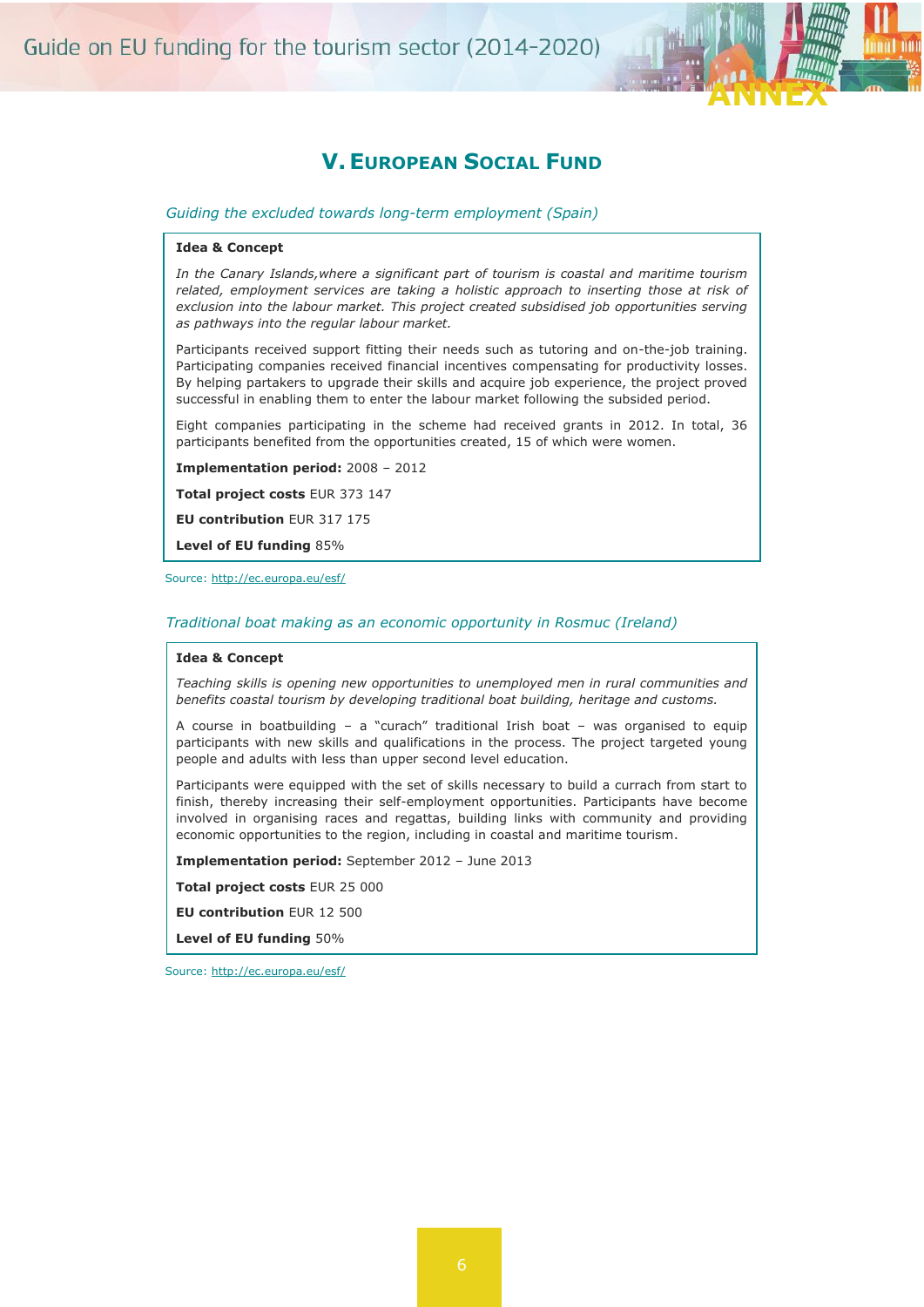

### <span id="page-10-0"></span>**VI. EUROPEAN AGRICULTURE FUND FOR RURAL DEVELOPMENT**

*Banff Coastal Tourism Programme (Scotland)*

#### **Idea & Concept**

*This innovative programme is building rural tourism around Scotland's Banff coast in Aberdeenshire through actions comprising product development, business and market development.* As tourism in coastal areas of Aberdeenshire contributes to local economies and the wellbeing of rural communities, expanding the tourism sector is considered one of the opportunities for developing the rural economy of the Banffshire coastal area.

The project aims to support and develop the rural economy in the Banffshire coastal area through delivery of the three-year Banffshire Coastal Tourism Programme. The plan encourages tourist service businesses to work collaboratively to stimulate growth of the industry in north Aberdeenshire. It also aims to contribute to the development of additional quality products, services and accommodation adding to the tourism economy in the area.

The Banff Coastal Tourism Partnership developed a strategy and action plan to deliver a holistic programme of activities for the growth of tourism in the area. Activities have included seminars and workshops on service quality, food accommodation and new project development; a detailed marketing plan, including events and a website; and research to identify new opportunities for the Banff coastal area through increased accommodation capacity and quality.

The strategic approach developed through public agencies and private sector businesses working together contributed to building the capacity and sustainability of the Banff Coastal Tourism Programme.

Growth of tourism in the area is the main result. This is being achieved through quality service provision, including: increasing the range of quality products, services and accommodation; facilitating collaborative work between businesses to improve the overall visitor experience; improvement the Banff coast as a unique environment combined with activities such as wildlife tourism and water sports, and strengthened local partnerships.

**Implementation period:** January 2010 – September 2011

**Total project costs** EUR 228 000

**EU contribution** EUR 102 600

**Level of EU funding** 45%

Source: [http://enrd.ec.europa.eu/enrd-static/policy-in-action/](http://enrd.ec.europa.eu/enrd-static/policy-in-action/rdp_view/en/view_project_4880_en.html)

#### *The development of Monkstown Bay Marina (Ireland)*

#### **Idea & Concept**

*The South & East Cork Area Development Ltd (SECAD), a community partnership company supported the development of the Monkstown Bay Marina Company which created new jobs in the area through marine tourism and service oriented activity.*

The main objective of the project was to stimulate the development of the necessary infrastructure to support local maritime interests and the industry in the Monkstown area. In addition this investment led to the creation of facilities for mooring sailing and motor boats, for both local and visiting craft.

The main activities consisted of developing the concept and plans of the marina and its physical construction. The newly established facilities of the marina improved the access to the area for a wider range of population, including older people, people with disabilities and some less active men and women that enhanced their involvement in sailing practice.

Maritime activities are a growing interest area and also potentially a very valuable tourism product for the area which required investments in infrastructure to support these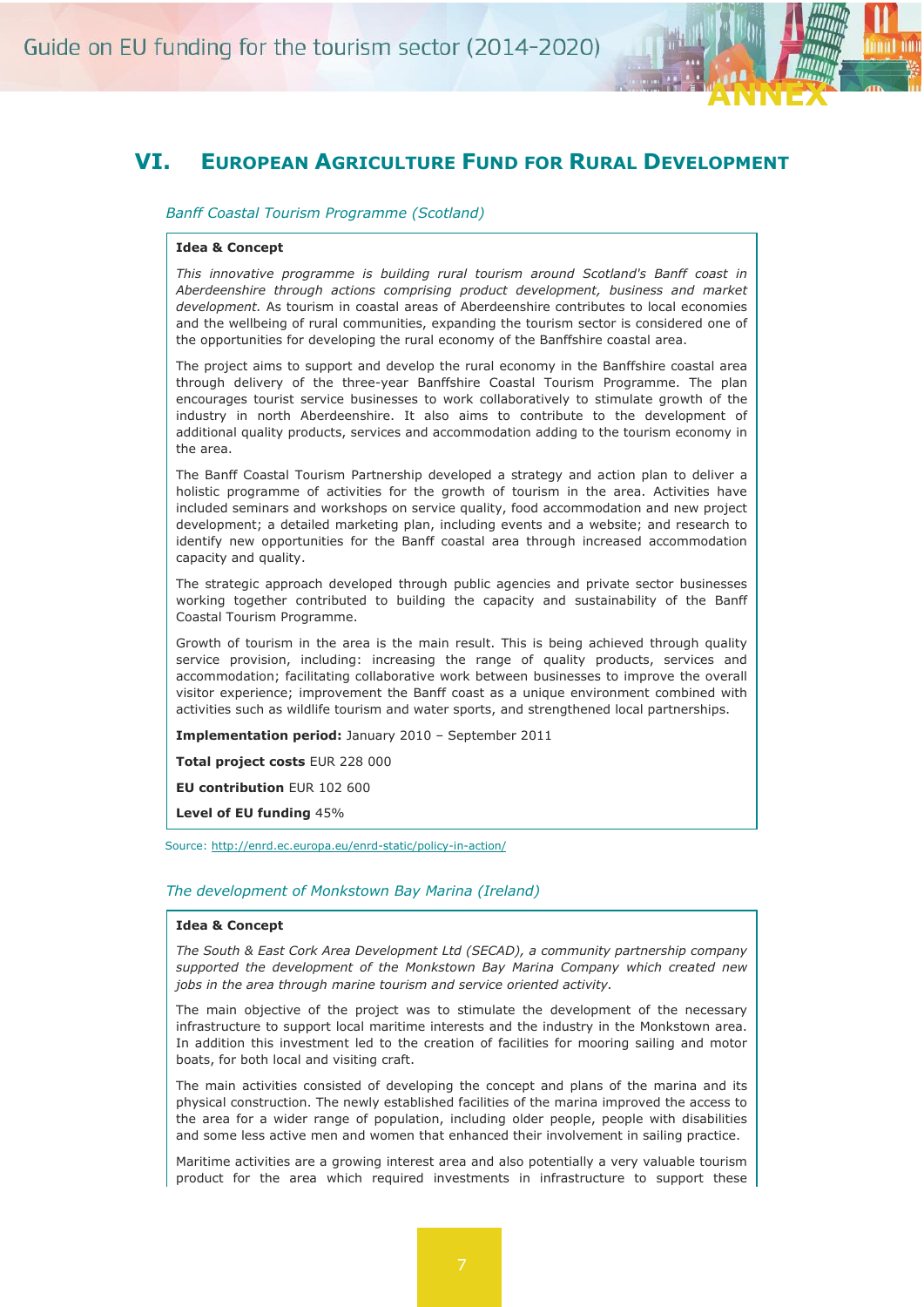

**ANNEX**

mail am

**Implementation period:** November 2009 – October 2011

**Total project costs** EUR 1 000 000

**EU contribution** EUR 82 500

**Level of EU funding** 8.50%

Source: [http://enrd.ec.europa.eu/enrd-static/policy-in-action/](http://enrd.ec.europa.eu/enrd-static/policy-in-action/rdp_view/en/view_project_5720_en.html)

#### *Panorama route (Finland)*

#### **Idea & Concept**

*Finland's Northernmost Lapland Local Action Group (LAG) works in close cooperation with its counterpart FLAG (Fisheries Local Action Group) to deliver joined up approaches to rural development in the remote areas of northern Finland. Tourism development, especially tourism that is connected with fisheries, is a common priority for both FLAG and LAG.*

At present tourism in the Tana River area is almost totally based on salmon fishing, the season being only three months. The LAG and FLAG anticipate that the long-term impacts of their work (including the Panorama Route) will help extend their territory's tourist season for rural businesses offering accommodation and Lapland culture and nature experiences.

The FLAG and LAG have exactly the same target: to keep these rural areas viable and to develop those livelihoods that best suit the people and the conditions there and this project shows how to build from the interaction between coastal and rural tourism.

**Implementation period:** January 2010 – December 2010

**Total project costs** EUR 97 991

**EU contribution** EUR 39 387

**Level of EU funding** 40%

Source: [http://enrd.ec.europa.eu/sites/enrd/](http://enrd.ec.europa.eu/enrd-static/policy-in-action/rdp_view/en/view_project_2580_en.html)

#### *Purchase of a vessel for reduced mobility tourism (Portugal)*

#### **Idea & Concept**

*The high tourist potential of the Albufeira Alqueva, coupled with experience in maritime leisure activity, led the company AQUASPACE to invest in boat based personalized services for people with reduced mobility whichboosed turnover.*

AQUASPACE operates in Albufeira Alqueva and is involved in two distinct types of activities. One is the marketing and installation of equipment for wastewater treatment in docks and piers, the other is associated with maritime leisure. It is intended that the latter becomes the core of the company with the aim of mitigating the effects of seasonality. The services provided by AQUASPACE include: boat rental, fishing sporting events, cruises and tours.

The main activities implemented were: i) purchase of vessel for maritime leisure activity suitable for passengers with reduced mobility, with a capacity of 16 people including the crew; ii) acquisition of rescue equipment inherent in the licensing of the boat; iii) elaborating a promotion strategy, custom tours and river cruises; iv) creation and production of promotional materials.

The vessel acquired and adapted for passengers with reduced mobility filled a 'demand gap' existing in the region. It allowed diversification of the company activities, reinforcing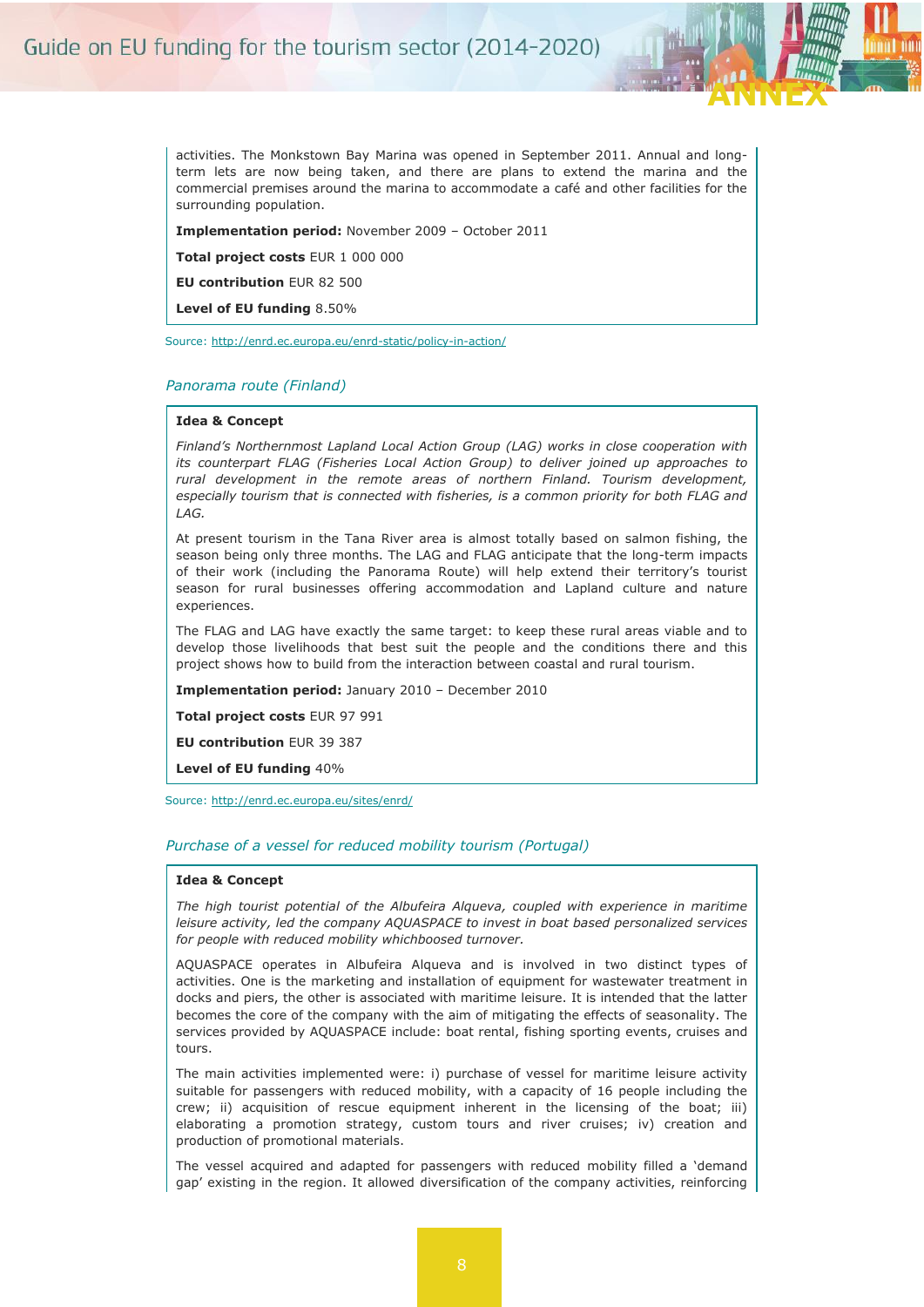

the core business and mitigating to some extent the effects of seasonality. This project was the engine of diversification for the company, stimulating an increase in turnover. Valuing and promoting the provision of maritime leisure AQUASPACE is also promoting the natural and cultural values of the region.

**Implementation period:** May 2009 – September 2009

**Total project costs** EUR 28 164

**EU contribution** EUR 14 082

**Level of EU funding** 50%

Source: [https://enrd.ec.europa.eu/en/policy-in-action/rdp\\_view](https://enrd.ec.europa.eu/en/policy-in-action/rdp_view/purchase-vessel-reduced-mobility-tourism)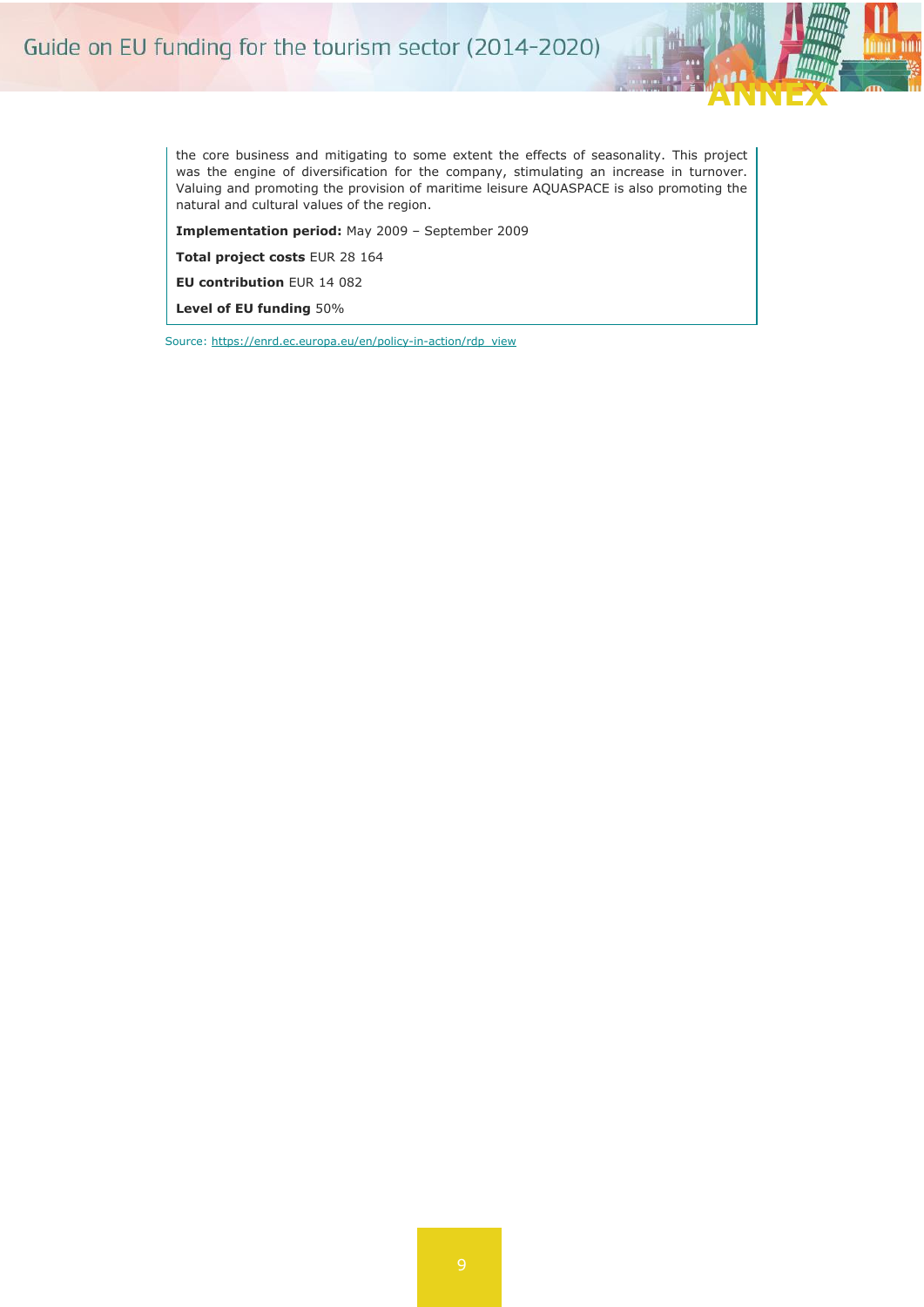

### **VII. EUROPEAN MARITIME AND FISHERIES FUND**

<span id="page-13-0"></span>*"Put 'n' Take" recreational fishery – FLAG West Jutland (Denmark)*

#### **Idea & Concept**

*Grab the crab before it grabs you! Do you dare pat a shark on its head, stroke a ray down its spine, or hold a crab in your hand?* This is how the website of the "put 'n' take" recreational fishery in West Jutland welcomes its visitors, showing that combining fun and exploration combined with the creation of awareness for fisheries can go hand in hand.

The fishery offers away for families and friends to experience sea fishing in a safe and accessible environment where, in addition, the catch is guaranteed. The principle is very simple: close off part of the sea and stock this area with locally caught live fish to increase the chance of success for wannabe anglers. This activity increases the tourist offer in the area while creating an alternative market for local fish via a unique collaboration between a local aquarium, a fishmonger and local fishermen.

The project attracted anglers from day one. In total there were around 1000 visitors between August and December 2013. Local professional fishermen benefit from a new sales channel by supplying live fish, while the local fishmonger is attracting new customers to his shop.

Any coastal area could in principle set up a salt water "put and take" fishery, local legislation permitting. The area used for the fishery is state-owned and leased by the operator from the harbour authorities in Thyborøn. The operator had to obtain a number of different permissions from the authorities to set up the project (e.g. permission to close off the area and to release live fish into the water). The main operator behind the hasproven experience in marketing and running tourist products.

**Implementation period:** 2013

**Total project costs** EUR 26 000

**EU contribution** EUR 5 000

**Level of EU funding** 19.23%

Source: [https://webgate.ec.europa.eu/fpfis/](https://webgate.ec.europa.eu/fpfis/cms/farnet/%E2%80%9Cput-%E2%80%98n%E2%80%99-take%E2%80%9D-recreational-fishery-flag-west-jutland-dk)

#### *Mistral sweet factory and café – FLAG Slowinska (Poland)*

#### **Idea & Concept**

*Bringing together fisheries and pastries?* The Mistral sweet factory and café shows how the EMFF supports project that not only boost coastal economies but also brings tourists closer to regional traditions and delicatessen. The sweets made in the factory use a novel ingredient - the valuable Omega 3 fatty acids produced from fish. Moreover, the owner has also launched a whole range of educational and promotional activities linked to regional history and environmental conservation. The setting up of a sweet factory that uses Omega 3 acids from fish, complete with cafeteria, helped generate additional income for a fisherman and his family, as well as contributing to the touristic attractiveness of the fishing port of Ustka.

Ultimately, the project has helped attract new types of tourists to the port area: school groups and families with children, who can learn how to make their own candy and hear about the importance of Omega 3 acids for a diet.The project tried to combine tradition with innovation and thereby unlocking hidden business potentials. The business has successfully used modern technologies to promote the traditional fishing culture of the old city of Ustka, creating a unique product which can be a souvenir from the coast or an original gift.

It has also found a new use for Omega 3 extracts from the fishing activity. Thus the project provides an example of how a fisherman can successfully operate an innovative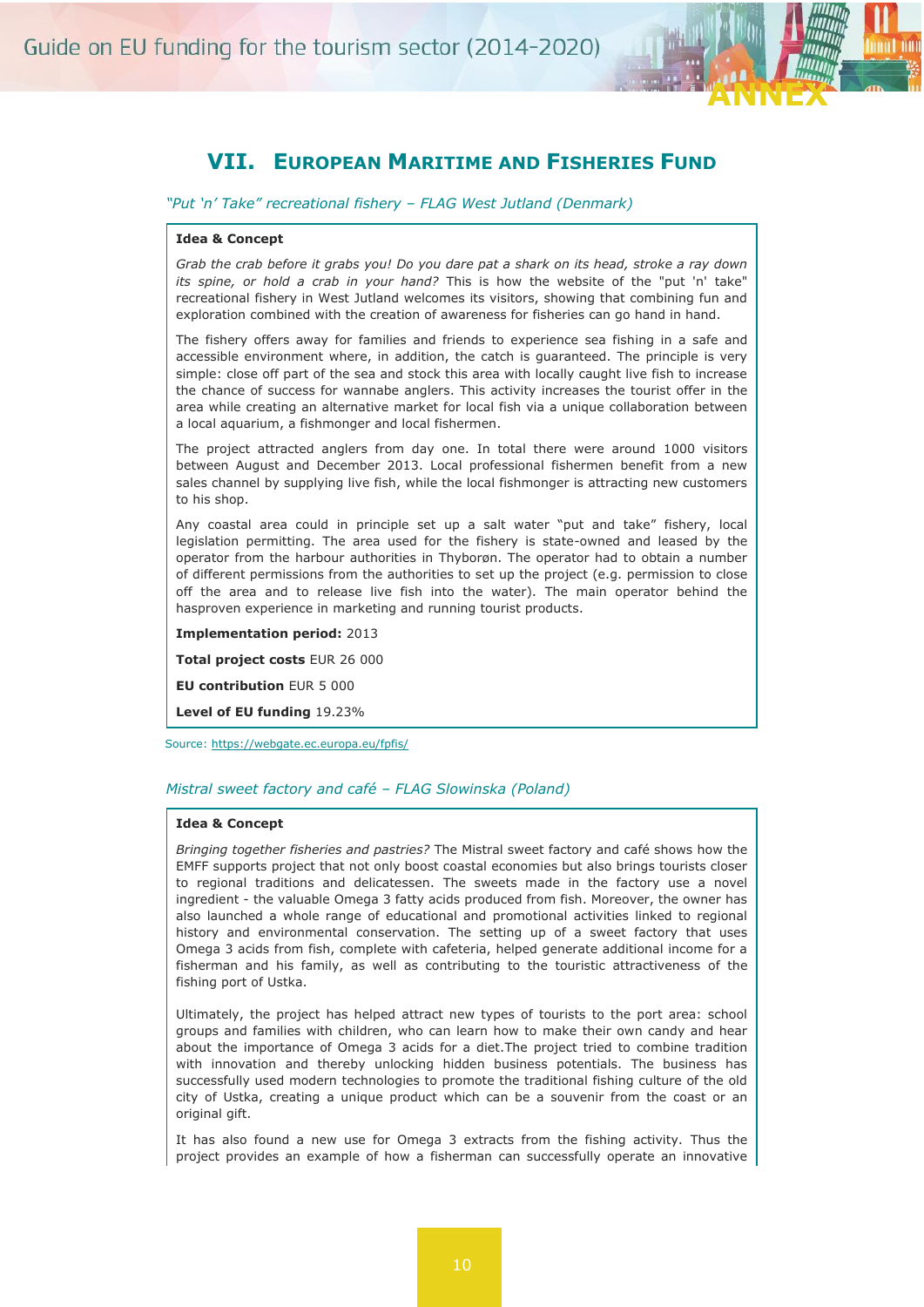

**ANNEX**

mail am

**Implementation period:** 2011 – 2012

**Total project costs** EUR 24 000

**EU contribution** EUR 10 700

**Level of EU funding** 44.58%

Source: [https://webgate.ec.europa.eu/fpfis/cms/farnet/es/tools/flags-2007-2013](https://webgate.ec.europa.eu/fpfis/cms/farnet/es/mistral-sweet-factory-caf%C3%A9-flag-slowinska-pl)

#### *Benboa: restaurant, bar & delicatessen – FLAG Ría de Arousa (Spain)*

#### **Idea & Concept**

The project involved renovating an old salting factory and transforming it into a multipurpose space, Benboa. It was built around existing live shellfish supply activities and the expansion into Benboa saw the development of a seafood restaurant, bar, fishmonger, processing unit and gourmet shop selling artisanal Galician products and ready-made meals from the processing unit.

As such, Benboa makes up for many of the services lacking in the village. It also offers cookery workshops, wine tasting, lectures, maritime culture exhibitions, as well as concerts and performances – all with the purpose of promoting the consumption of Galician fisheries products.

One of Benboa's strong points lies in its communication strategy. The comprehensive website that has been created includes information for visiting the area, videos, animations, special offers and culinary blogs. This has generated significant press interest as well as attracting a large number of Benboa's clients. The webpage has received 120 000 visitors since its launch a few months ago.

**Implementation period:** Octobre 2011 - November 2012

**Total project costs** EUR 466 177.60

**EU contribution** EUR 186 471.03

**Level of EU funding** 40%

Source: [https://webgate.ec.europa.eu/fpfis/](https://webgate.ec.europa.eu/fpfis/cms/farnet/benboa-restaurant-bar-delicatessen-flag-r%C3%AD-de-arousa-es)

#### *Pescatourisme 83 – FLAG Groupe Varois (France)*

#### **Idea & Concept**

Pesca-tourism 83 aimed to offer local fishermen a way of diversifying their revenues without increasing their fishing effort while at the same time engaging with the general public in a way that raises awareness of the tradition and heritage that fishing represents and the issues the sector faces.

In general, Pesca-tourism is understood to involve professional fishermen welcoming a certain number of tourists on to their boats in a tourism-recreation activity to discover the world of fishing and the sea. Due to the general decline in the fisheries sector and its increasing marginalisation from the rest of the local community, there is a need for the sector to re-engage with the general public. As there also is an abundant pool of potential customers for pesca-tourism activities, the project idea was transferred to Var, France.

In the context of the Var, the practice has been adapted to the type of fishing boats (7-10 metres and often with just one crew member) and consists of a morning (3-4 hours) of pesca-tourism, leaving before dawn to pull in the nets laid the day before and observe and learn the techniques of artisanal fishing in the area. The introduction of the project in Var proofed the concept of transferability and moreover resulted in a modernization and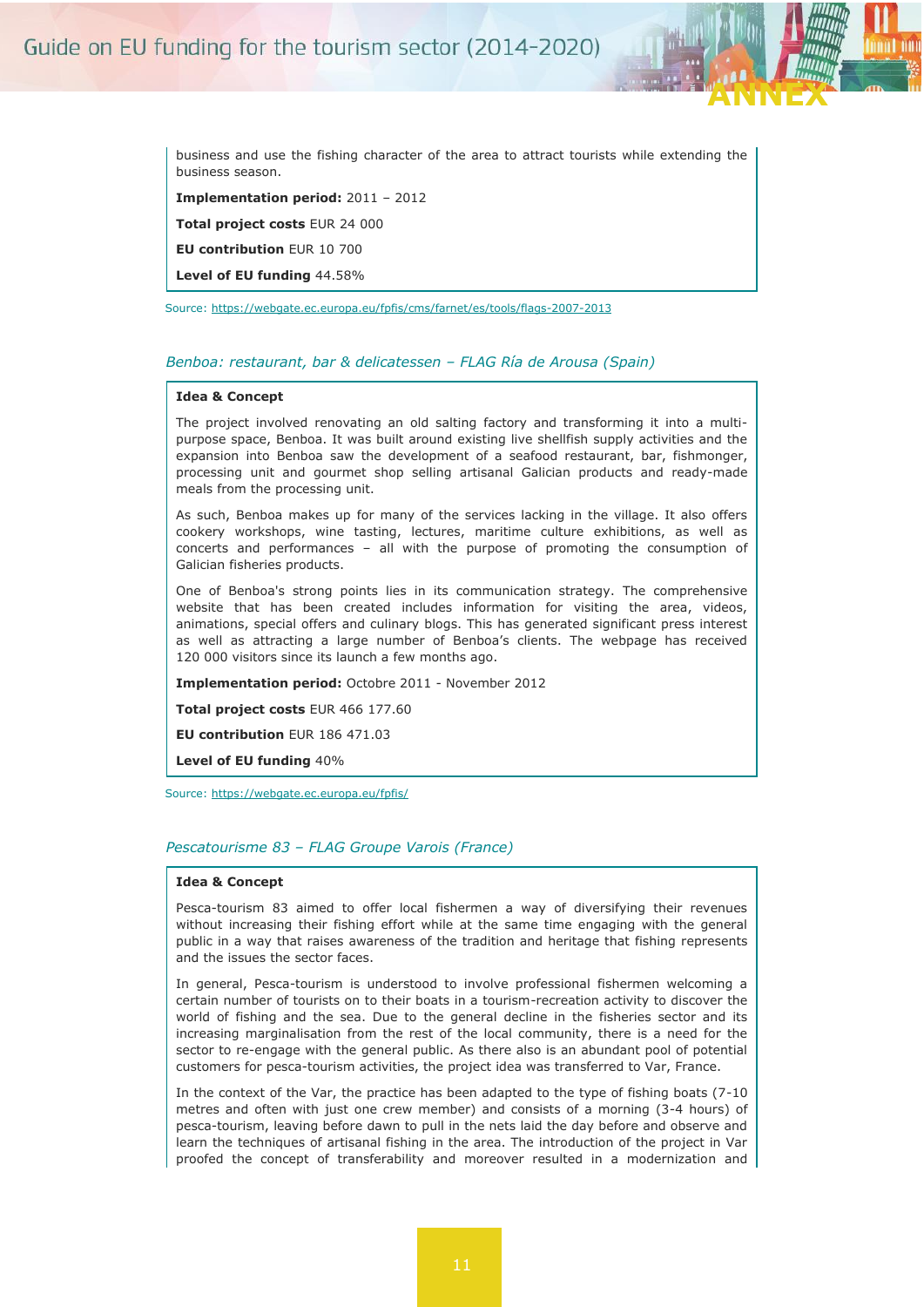

facilitation of legislative procedures, ultimately supporting the development coastal tourism business projects in the whole region.

**Implementation period:** January 2009 – December 2011

**Total project costs** EUR 277 590

**EU contribution** EUR 86 140

**Level of EU funding** 31.03%

Source: [https://webgate.ec.europa.eu/fpfis/cms/farnet/tools/flags](https://webgate.ec.europa.eu/fpfis/cms/farnet/pescatoursime-83-flag-groupe-varois-fr%20/)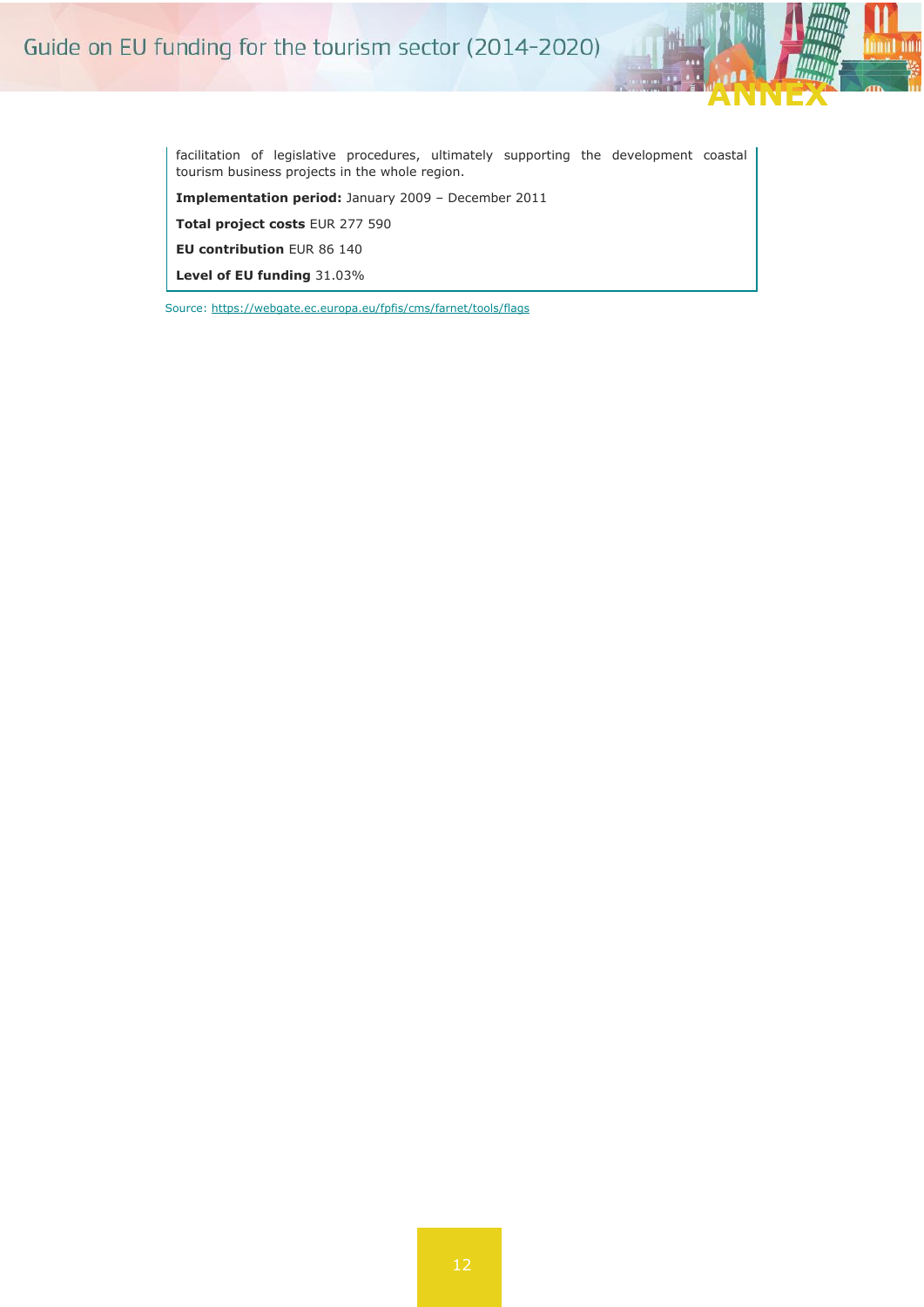

### **VIII. LIFE**

#### <span id="page-16-0"></span>*Restoration and public access of urban coastal meadow complex in Parnu Town (Estonia)*

#### **Idea & Concept**

*Using cattle to manage coastal meadows might be a unusual yet successful way to combine coastal management with tourism and additionally raise awareness for flora and fauna in the region*. Pärnu has a population of around 43 000 people. It is a popular tourist destination in the summer, receiving around half a million visitors every year, mainly attracted by the beach. Coastal meadow management in an area with so many visitors is a major challenge and due to lack of funds, had not been properly addressed.

The coast of Pärnu, which consists of boreal coastal meadows, coastal lagoons and dunes habitats, is located inside the Pärnu urban area and covers more than 250 ha. The experience gained from previous LIFE projects involving the restoration of boreal coastal meadows habitats projects shows that the most cost-effective action is grazing, combined with reed cutting.

The overall goal of the project is thus to improve the conservation status of the coastal meadow and costal lagoon habitats in Pärnu by combining grazing and cutting. This will be achieved by managing Pärnu's coastal habitats and raising awareness among local residents and visitors about the ecological value of the site.

The project shows how LIFE funding can support coastal tourism through environmental upgrading.The project combined a number of environmental activities with impact on coastal and maritime tourism, including:

- Cleaning unwanted vegetation (i.e. reed and brushwood) from the coastal meadow habitat;

- Introducing grazing by building fences and other infrastructure necessary for grazing;
- Establishing visitor infrastructure (trails, observation platforms etc.);
- Raising public awareness of the value of and threats to the coastal lagoon habitats;
- Educating and involving local inhabitants in the management of the habitats.

**Implementation period**: January 2012 – December 2016

**Total project costs** EUR 1 138 413

**EU contribution** EUR 853 809

**Level of EU funding** 75%

Source: [http://ec.europa.eu/environment/life/project/Projects/index.cfm](http://ec.europa.eu/environment/life/project/Projects/index.cfm?fuseaction=search.dspPage&n_proj_id=4076)

#### *Campaign for the reduction of smoking related litter on beaches (Greece)*

#### **Idea & Concept**

*Coastal tourism is highly dependent on clean beaches and marine environments. This project displays how LIFE funding may increase litter challenges awareness in coastal areas.* Marine litter is one of the most serious environmental problems of the 20th Century. It has an adverse effect on the economy, affecting tourism, industry and the fisheries sector, and it is a potential source of damage to human health.

Litter thus also affects sensitive coastal zones, causing considerable damage to marine animals and birds. Focusing on coastal tourism, there is an urgent need to inform users of the coastal zone, including visitors (especially smokers) and commercial users, in order to prevent pollution on coasts and seas of the Mediterranean. Therefore, the project aimed to implement an integrated information campaign for the prevention/reduction of smokingrelated litter in coastal areas of Greece. It concentrated on enhancing public awareness of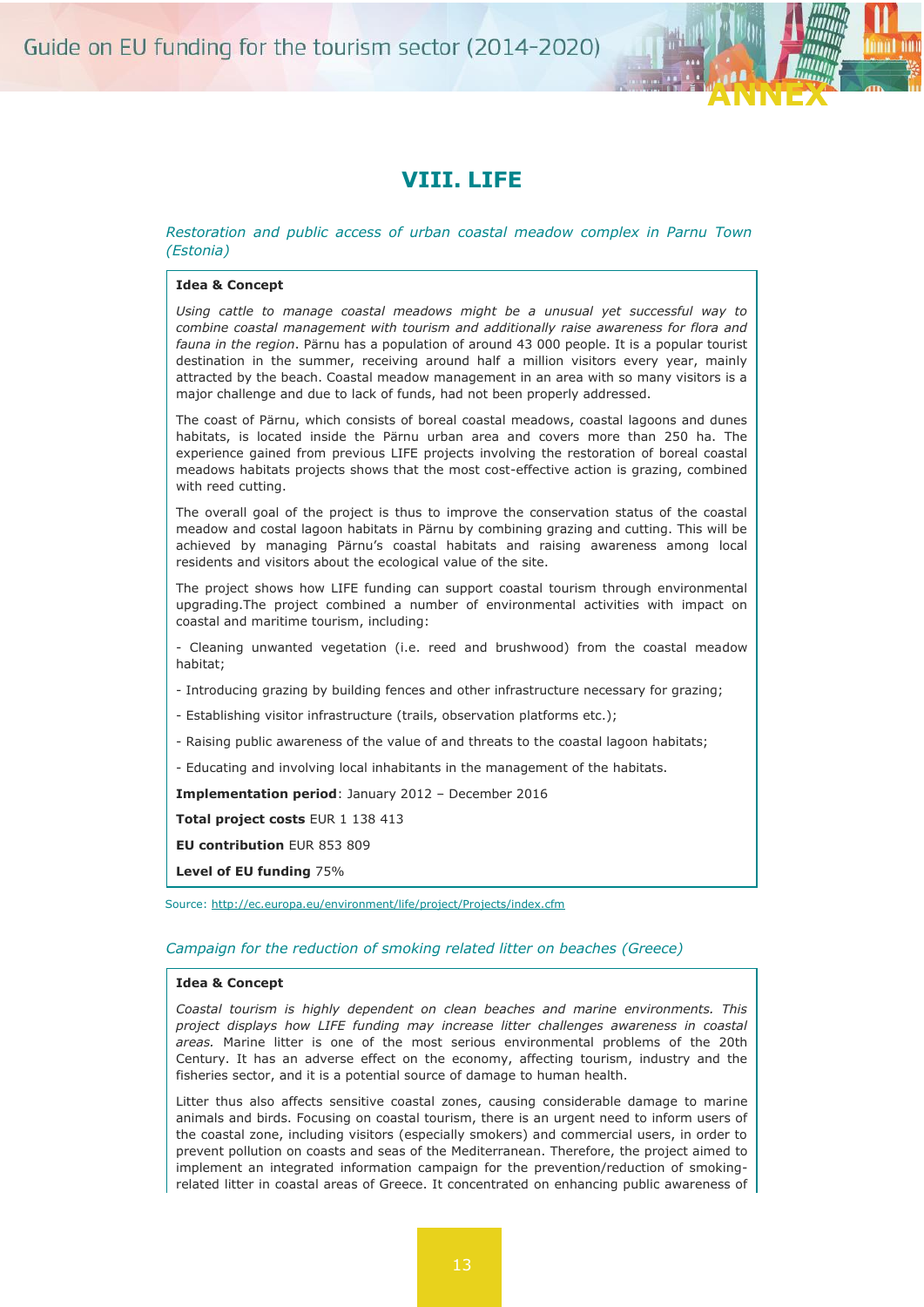

mail am

coastal pollution through various communication channels such as on-site campaigns, training activities and reporting on results as well as options for replication.

The project aimed at showing that actions targeting behavioural changes in coastal tourism need to address both local stakeholders as well as tourists. A sustainable change of behaviour can only be realized when easy understandable messages are combined with various dissemination methods, including professional social media campaigns.

**Implementation period:** July 2013 – March 2015

**Total project costs** EUR 599 918

**EU contribution** EUR 299 709

**Level of EU funding** 49.96%

Source: [http://ec.europa.eu/environment/life/project/Projects/index.cfm](http://ec.europa.eu/environment/life/project/Projects/index.cfm?fuseaction=search.dspPage&n_proj_id=4722)

*Sustainable Cruise: Prototypes and approaches for raising the waste hierarchy on board and certifying it (Italy)*

#### **Idea & Concept**

*The Sustainable Cruise project aimed at demonstrating the potential for waste prevention, recovery and recycling on a cruise ship, focusing on the detection, testing, evaluation and dissemination of best available techniques and approaches for three on-board waste streams: (i) packaging; (ii) biodegradable waste; and (iii) paper; and three horizontal issues: (i) energy efficiency; (ii) onshore rubbish disposal; and (iii) normative consistency and pre-certification.*

The project identified and assessed the environmental impacts (through a lifecycle assessment - LCA - methodology) and the technical and economic viability of the largescale introduction of promising solutions for the prevention, recovery and recycling of onboard packaging, biodegradable and paper waste. The project also drafted first suggestions for a standardised approach to waste management on-board, applying for the first time the Kyoto requirements in the marine sector. The project worked with this approach in order to test advanced solutions for waste management and provide guidelines for a standard process. It provided guidelines for an advanced certification scheme and assess some additional criteria in order to verify the possibility of converting CO2 emissions reductions into tradeable carbon credits.

The project envisaged showing that efficient and sustainable management of shipboard waste is indeed not sufficient, but moreover needs to be integrated with coordination activities which also involved shoreside facilities.

The project results show potential for transferability to other situations, allowing a municipality, a community or any local administration, to orient itself towards sustainable management conventions at local level.

**Implementation period:** September 2011 – June 2014

**Total project costs** EUR 2 629 246

**EU contribution** EUR 1 314 623

**Level of EU funding** 50%

Source: [http://ec.europa.eu/environment/life/project/Projects/index.cfm](http://ec.europa.eu/environment/life/project/Projects/index.cfm?fuseaction=search.dspPage&n_proj_id=3933)

#### *RECYSHIP: Pilot project for the dismantling and decontamination of discarded boats (Spain)*

#### **Idea & Concept**

*A ship reaches the end of its working life after 20-30 years and is sold as scrap and dismantled to recover the steel. Almost 90% can be reused as high-quality steel. The problem is that the remaining 10% contains high quantities of dangerous waste.* The *RECYSHIP project aimed at developing a technically and economically feasible, safe and*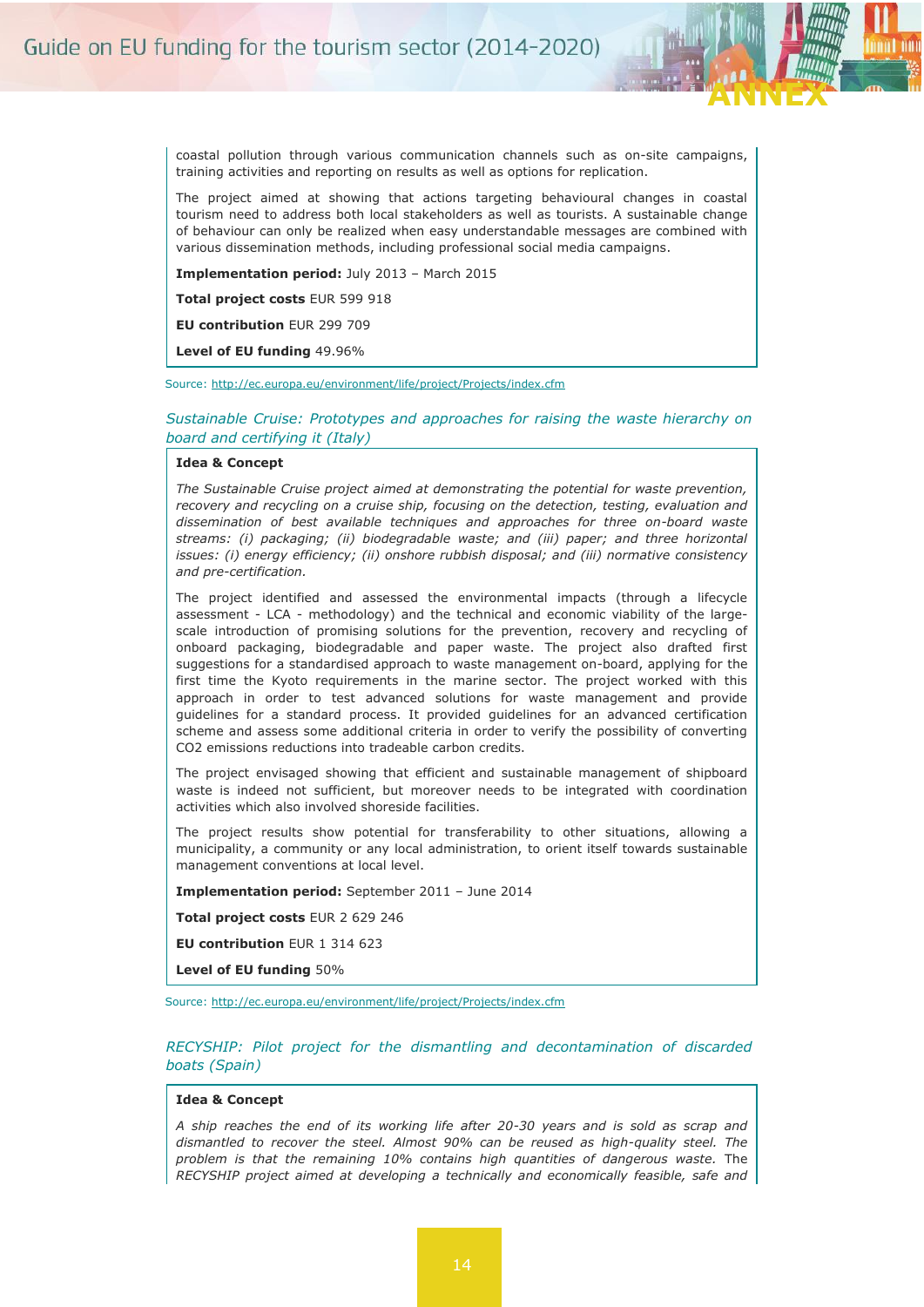

*environmentally sound methodology for the dismantling and decontamination of end-of-life vessels.*

The Recyship project made a thorough analysis of existing normal practices and taking active part in the drawing up of the EU regulation on ship recycling. The project team made some recommendations during the public information process and developed an interesting analysis of the state-of-the-art techniques used in ship dismantling. The Portuguese partner, Navalria (a dangerous waste management company, in charge of the dismantling tests) was the first company to obtain a permit for ship dismantling in Portugal and Spain.

The project tried to show that practical engagement of the private sector could stimulate the blue economy at national and regional level and help shaping better EU regulation on ship recycling. When the project started, the regulation was in its first phase of development, and the beneficiary had the opportunity to make a contribution during the public information process. Many of the main recommendations of the project were included in the regulation, including: 1) inclusion of an specific LER code for end-of-life ships; 2) banning of ships dismantling using beaching and landing techniques; 3) creation of a register of facilities authorised for carrying out ship recycling activities; and 4) creation of and European Integrated Management System to assure the sustainability of the sector.

**Implementation period:** January 2009 – September 2013

**Total project costs** EUR 3 393 046

**EU contribution** EUR 1 686 773

**Level of EU funding** 49.6%

Source: [http://ec.europa.eu/environment/life/project/Projects/index.cfm](http://ec.europa.eu/environment/life/project/Projects/index.cfm?fuseaction=search.dspPage&n_proj_id=3241)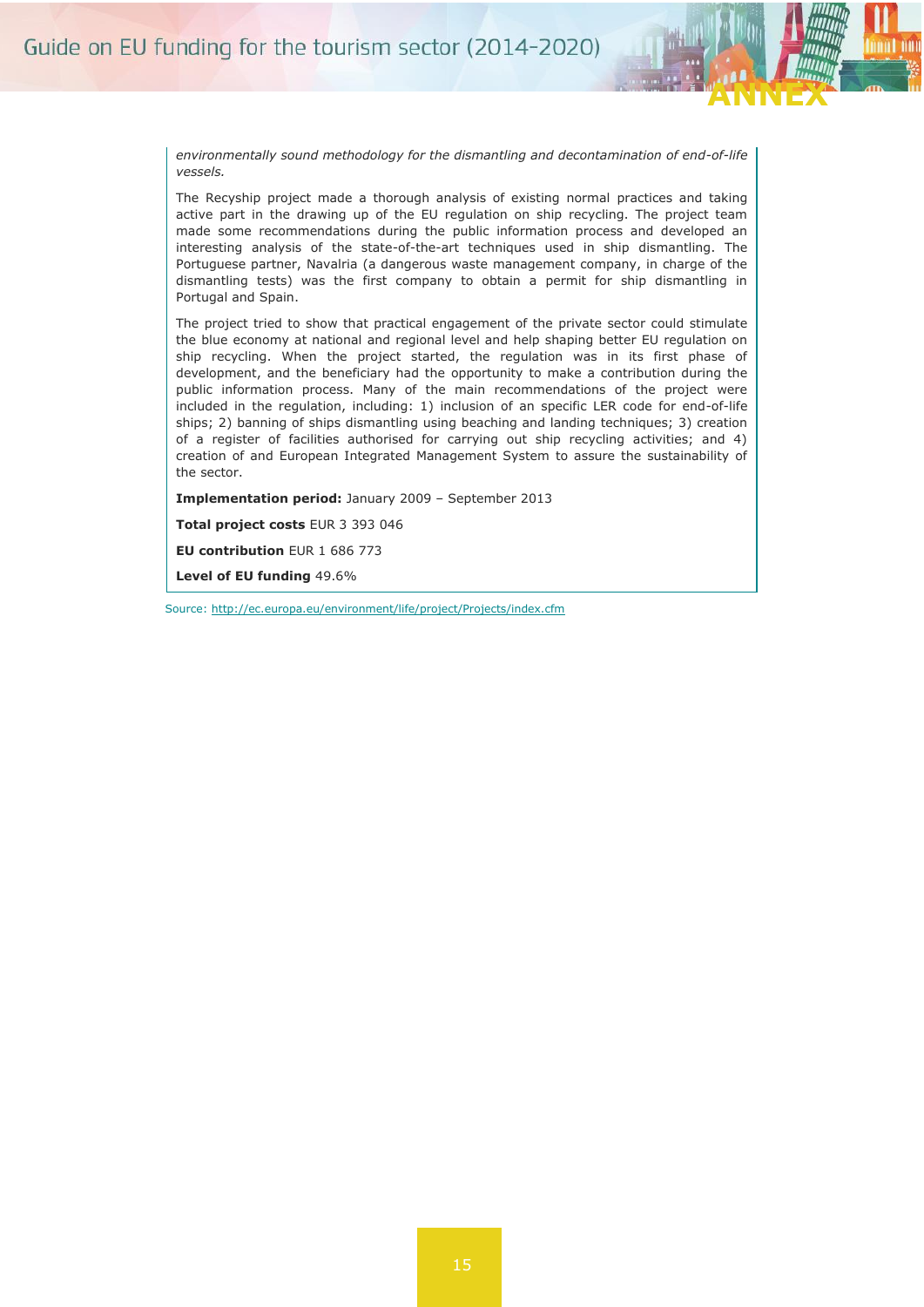

### **IX. HORIZON 2020**

<span id="page-19-0"></span>*Coastal and shallow-water monitoring through innovative low-cost technologies for blue growth in the Mediterranean (Greece)*

#### **Idea & Concept**

*HORIZON2020 supports conservation of coastal tourism sides by funding innovate shoreline water monitoring systems.* Coastal tourism is negatively affected by climate change. Therefore, proper and sustainable management of the coasts is imperative.

The reliability of estimations based on existing models depends directly on the amount and quality of the primary data which often have lower-than-required accuracy. For safeguarding coastal tourism, innovative monitoring tools improving the quality and accuracy of the available geo-information and thus providing high data are needed, according to the aim of the project.

In phase 1, the roadmap for this project foresaw a thorough market assessment as well as the technical feasibility study of the business idea. A business plan serving as strategy of how the envisaged service was to be developed in Phase 2 in order to guide the project towards full commercialization.

**Implementation period:** May 2015 – November 2015

**Total project costs** EUR 71 429

**EU contribution** EUR 50 000

**Level of EU funding** 70%

Source: [http://cordis.europa.eu/project/home\\_en.html](http://cordis.europa.eu/project/rcn/196423_en.html)

#### *Future outboards run conventionally and electrically (Italy)*

#### **Idea & Concept**

*Coastal tourism relies on clean sea shores – an area that this project might improve with an innovative shipping concept.* Waterborne transport offers an enormous potential for pollution reduction and energy efficiency gains. Particularly small- to medium-size vessels, which make up a large proportion of intra-European waterborne transport, still negatively contribute to the pollution of coastal areas.

The scope of the project foresaw evaluating the technical and commercial feasibility of a new hybrid marine propulsion system, allowing for zero emission navigation in sensitive areas as for instance near to the coasts, protected areas, marinas or inland waters.

In phase 1, technical and commercial feasibility study as well as a business plan were to be developed.

**Implementation period:** November 2014 – April 2015

**Total project costs** EUR 71 429

**EU contribution** EUR 50 000

**Level of EU funding** 70%

Source: [http://cordis.europa.eu/project/home\\_en.html](http://cordis.europa.eu/project/rcn/194662_en.html)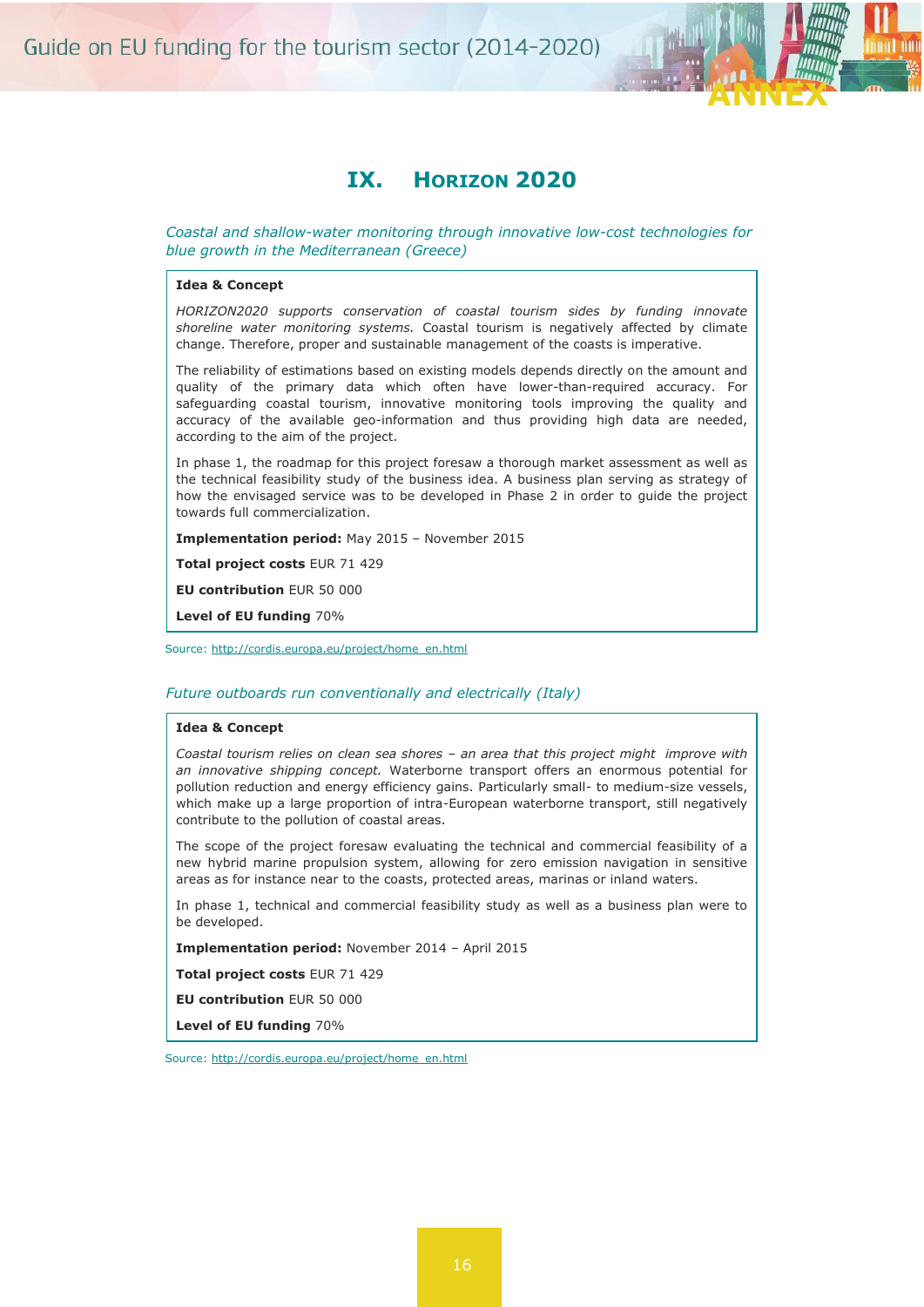

#### *Sustainable tourism development models (Italy, Malta)*

#### **Idea & Concept**

*The research project deals with sustainable tourism development models in the Euro Mediterranean region.* Particularly emphasis is given to the Euro Mediterranean coastal areas such as Malta and Sardinia, in which tourism industry plays a significant role in terms of tourism arrivals, revenue, employment, skills, etc.

The research project was expected to renew the knowledge about the topic of sustainable tourism, identify the strength and weaknesses of the tourism system in Malta and Sardinia, to provide recommendations for improving sustainable tourism policy and practices in the two chosen areas, to share the results among tourism stakeholders, both private and public organisations. Moreover, it was expected to identify innovative tourism good practices in the EU areas related, giving particular attention to socio cultural economic offers, for improving the competitiveness and sustainability of the EU tourism industry, to contribute at the European Research Area, and to disseminate the results through public meetings and/ or conferences with regional/European stakeholders and scholars.

**Implementation period:** April 2013 – March 2015

**Total project costs** EUR 190 669

**EU contribution** EUR 190 669

**Level of EU funding** 100%

Source: [http://cordis.europa.eu/project/home\\_en.html](http://cordis.europa.eu/project/rcn/108182_en.html)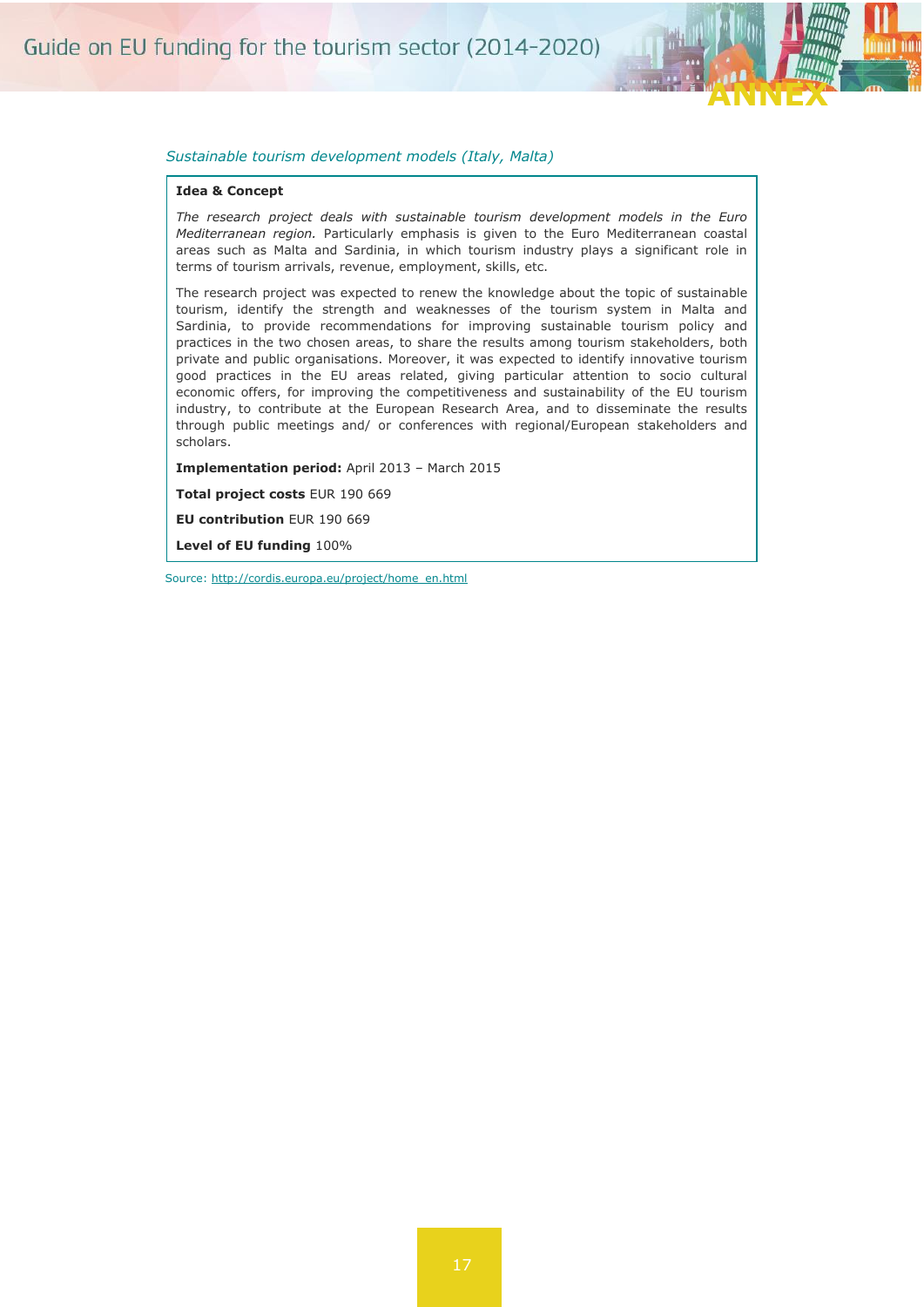

### **X. COSME**

#### <span id="page-21-0"></span>*Enhancing a shared European multi-cultural sustainable tourism (Italy)*

#### **Idea & Concept**

The project Venetian routes: Enhancing a shared European multi-cultural sustainable Tourism aimed at implementing and enhancing a trans-national thematic cultural route, linking the extraordinary and complex system of maritime routes, settlements, defensive fortifications and cultural heritage which characterized the relationships between Venice and Euro-Mediterranean ports and cities during the so called Serenissima Republic of Venice. Since the Middle Ages and throughout centuries these maritime trade routes facilitated the exchanges and influences between peoples and cultures and were also connected to the Silk Road toward the Far East. The public-private partnership led by the Tourism Department of Veneto Region has been cooperating to develop trans-national and sustainable tourism products based on these ancient routes and sites, in particular by:

- 1. mapping Venetian Routes and catalogue with cultural and tourist information,
- 2. developing pilot maritime tourist products along Venetian Routes (sail boat travel)
- 3. encouraging eco-tourism and discovering Venetian fortified heritage in Europe,
- 4. building managerial capacities for SMEs along the Venetian Routes,
- 5. defining af visual identity and transnational communication and dissemination strategy.

**Implementation period:** May 2013 – October 2014

**Total project costs** EUR 251 510

**EU contribution** EUR 188 632

**Level of EU funding** 75%

Source: [http://ec.europa.eu/growth/sectors/tourism/](http://ec.europa.eu/growth/sectors/tourism/offer/sustainable/transnational-products/index_en.htm)

#### *CurioSEAty (Spain, France, Portugal, Croatia, Italy)*

#### **Idea & Concept**

The project connects the market potential of water sports to European maritime heritage, appealing to the passion of nautical practitioners for the Sea. The Route would unveil such heritage and make it visible and accessible to nautical practitioners, signalling Europe as the best destination for the practice of water sports - not only for its existing, state-of-theart nautical infrastructure - but also for offering to experience a world of maritime history and culture that is unique and can only be found in the Old Continent.

The project mapped different attractions, services and sport activities in a number of coastal destinations in 5 European countries. Then the partners built a communication strategy to promote the Route in Europe and outside. Finally they created the tools (website and app) to provide relevant information through the web.

The project provides an example on how to combine outdoor/sport activities and cultural heritage with the aim of providing tourists with a unique experience.

**Implementation period:** May 2013 – October 2014

**Total project costs** EUR 187 433

**EU contribution** EUR 149 947

**Level of EU funding** 75%

Source: [http://ec.europa.eu/growth/sectors/tourism/](http://ec.europa.eu/DocsRoom/documents/6786?locale=en)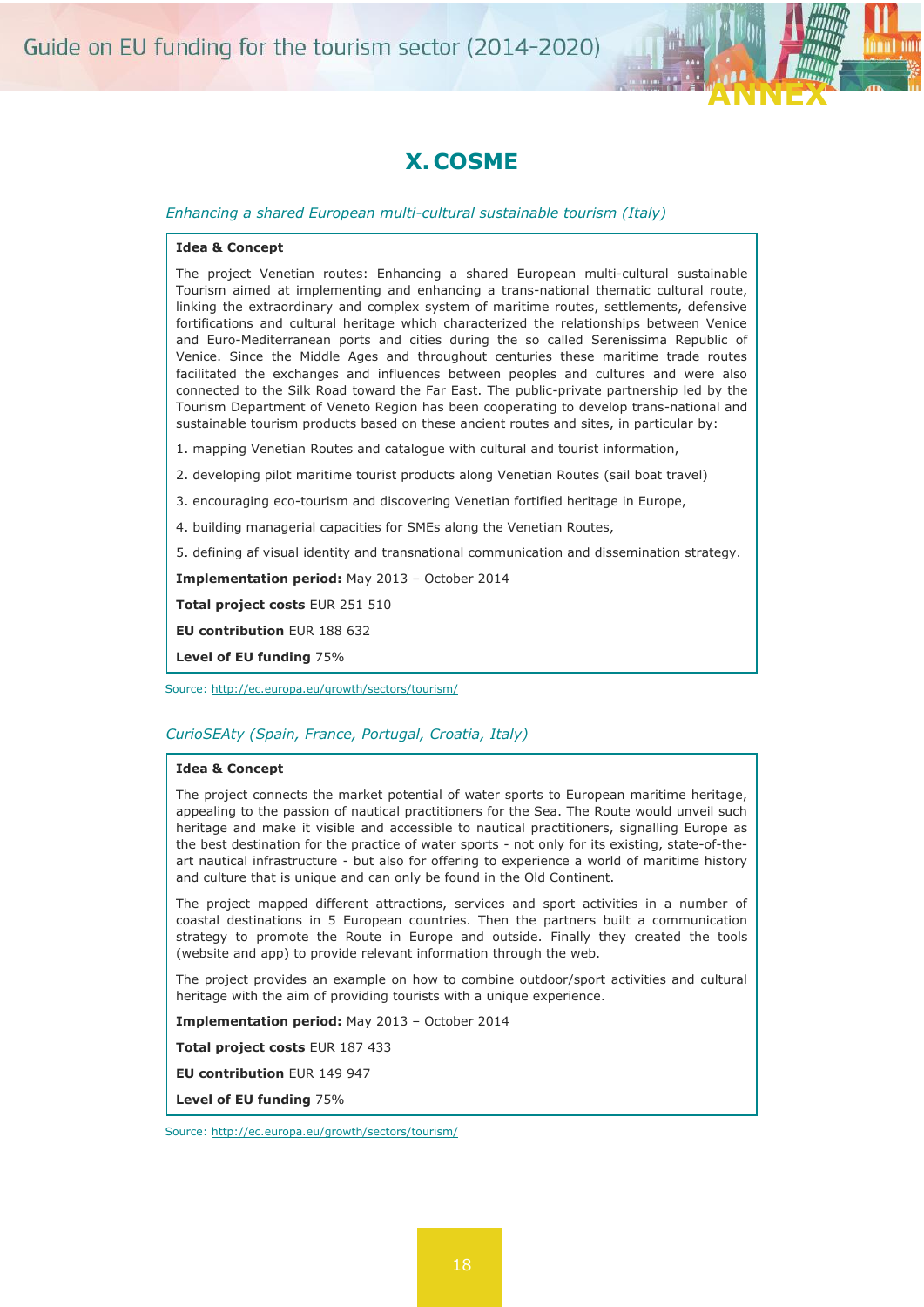

### **XI. CREATIVE EUROPE PROGRAMME**

<span id="page-22-0"></span>*The Underwater Heart of the Mediterranean (France, Cyprus, Greece)*

#### **Idea & Concept**

Starting from the idea of an "underwater heart" that has been beating in the Mediterranean Sea for thousands of years, project partners put forward a multidisciplinary project, the "Underwater Heart of the Mediterranean" project that will bring the centre of our attention to the discovery of common pulses, pathways and roots. With respect towards diversity, the project goes far beyond defending peoples' differences to put humanity in the front line and work through the exploration of peoples' similarities, common thought and beliefs - projecting the ideas of equality, human rights, respect, transparency, clarity, simplicity, environment, human proportions, as everybody is equal under the water.

Three European performing arts organisations, together with a network of associated partners from various countries of Europe and Lebanon, was supposed to engage performing arts professionals, cultural, educational and environmental experts, multimedia designers, people with physical disabilities, children and teenagers, divers and snorkelers, tour guides, and the general public in a project including: workshops and educative programs, artistic residencies, an underwater performance production, a multi-disciplinary performance, a short film documentary, an international forum, the development of a website and the production of a DVD, which could ultimately benefit coastal and maritime tourism.

**Implementation period:** December 2014 – February 2016

**Direct EU Grant:** EUR 200 000

Source: [http://ec.europa.eu/programmes/creative-europe/projects/](http://ec.europa.eu/programmes/creative-europe/projects/ce-project-details-page/?nodeRef=workspace://SpacesStore/5937a861-1ef0-4ba6-b4f7-bf6c66db3095)

#### *Common Cultural Connections (UK, France, Spain)*

#### **Idea & Concept**

The Common Cultural Connections (CCC's) project aimed to tackle a number of significant heritage issues common to all three partner countries. The heritage issues include diversifying audiences, overcoming barriers to access and presenting heritage that is not easy for the general public to see and visit.

The project focused on an under-represented aspect of our shared heritage: archaeological evidence from coastal and marine sites. Our coastlines and waters are rich in sites of national and international interest, from unique submerged landscapes providing evidence from a time when the UK and Europe were linked, to shipwrecks, harbours and ports containing evidence of trade and networks between the partner countries. Due to their nature, however, such sites can often be overlooked as 'out of sight, out of mind'. The project was meant to raise the profile of this unique and finite resource, encouraging people to become involved in their cultural heritage.

**Implementation period:** October 2014 – April 2016

**Direct EU Grant:** EUR 191 873

Source: [http://ec.europa.eu/programmes/creative-europe/projects/](http://www.creativeeuropeuk.eu/funded-projects/common-cultural-connections-0)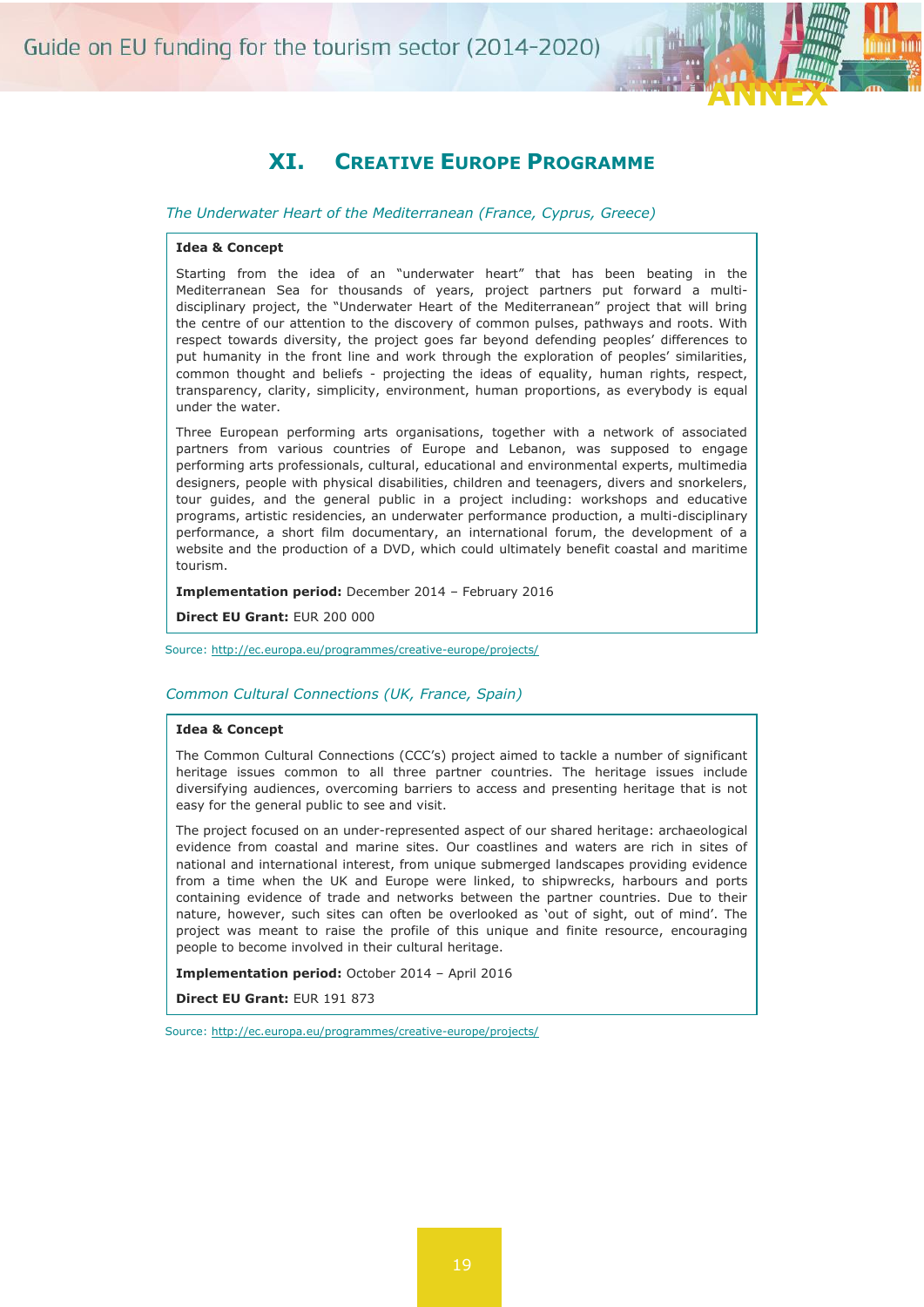

### **XII. ERASMUS +**

<span id="page-23-0"></span>*Diving tourism – Lever development of Kalymnos (Greece)*

#### **Idea & Concept**

*Training in diving tourism is expected to support regional economy and coastal tourism in Kalymnos.*

Diving tourism is growing rapidly worldwide. Every year large transaction volumes are traded internationally and are transported normally to the coastal countries and especially in those with interesting seas with rich flora and fauna (natural landscapes, diverse flora and fauna, caves and volcanoes on the seabed, etc.). Certainly in Kalymnos diving parks of incomparable beauty can be created, also its history is connected with the sponge and fisheries, it has created an entire culture of the sponge and written story about diving. The diving tourism can provide qualitative information on domestic tourism product and contributes to its own dynamics and its own public in the efforts to increase the number of visitors to Greece.

The 2-week' training program is designed according to the characteristics and to meet the needs of participants in order to obtain the specialized knowledge required in relation to diving tourism, so that in combination with the practical skills gained and attitudes required by their specialty, to become competitive and able to pursue and achieve their integration into the labour market. Furthermore, the project is directly related and relevant to labour market needs as mentioned above.

**Implementation period:** June 2015 – May 2016

**EU contribution** EUR 46 256

Source: [http://ec.europa.eu/programmes/erasmus-plus/projects/](http://ec.europa.eu/programmes/erasmus-plus/projects/eplus-project-details-page/?nodeRef=workspace://SpacesStore/b3431751-7d15-4841-82c3-6277685c51be)

#### *Inspiring entrepreneurship in the blue economy (Spain)*

#### **Idea & Concept**

*The project aims to inspire and motivate young with fewer opportunities, unemployed young people and students in coastal cities and islands to acquire the skills to start a business or to get interested in job opportunities within the maritime industry.*

Through the creation of a network, capacity building and blue job-shadowing activities are fostered and disseminated. This network includes partners in Gambia, Ghana, Jamaica, Saint Lucia, Bulgaria, Greece and Spain. The project intends to benefit in total 25 young people (youth workers, ambassadors, multipliers) and 5 potential young entrepreneurs in the maritime industry. Besides it will empower 480 direct young people in their regions and indirectly will reach around 25,000 (social media marketing, in education centers and NGOs, associations, etc.) during 12 months.

The project is currently under evaluation. Yet it is intended to be one of the first steps to initiated a global network of coastal cities and islands to promote blue entrepreneurship.

**EU contribution:** currently no final number available

Source:<http://ec.europa.eu/programmes/erasmus-plus/projects/>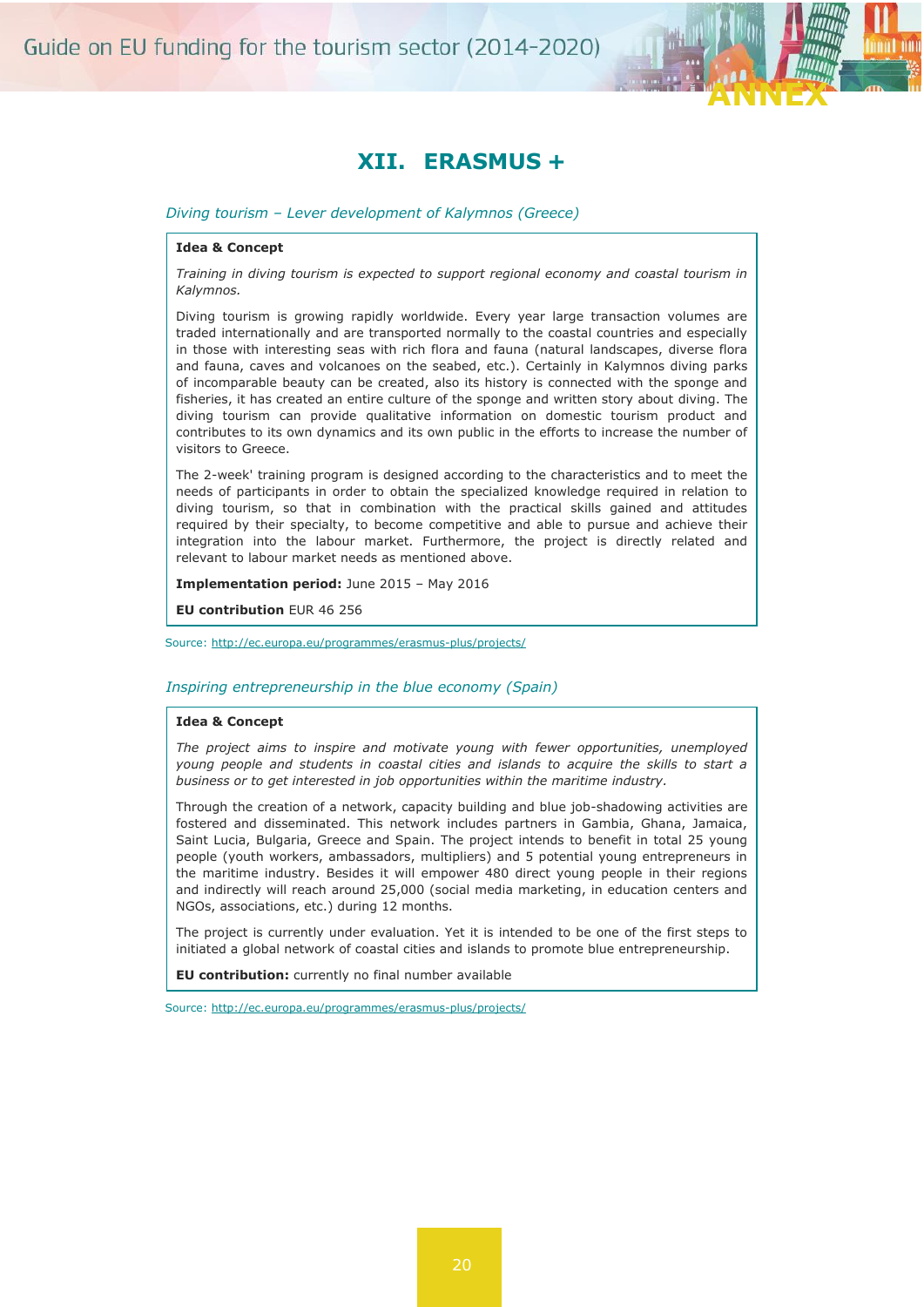

### **XIII. EMPLOYMENT AND SOCIAL INNOVATION**

<span id="page-24-0"></span>No examples for coastal tourism funded available yet, but the examples given in the guide about other tourist sectors are transferable to coastal tourism.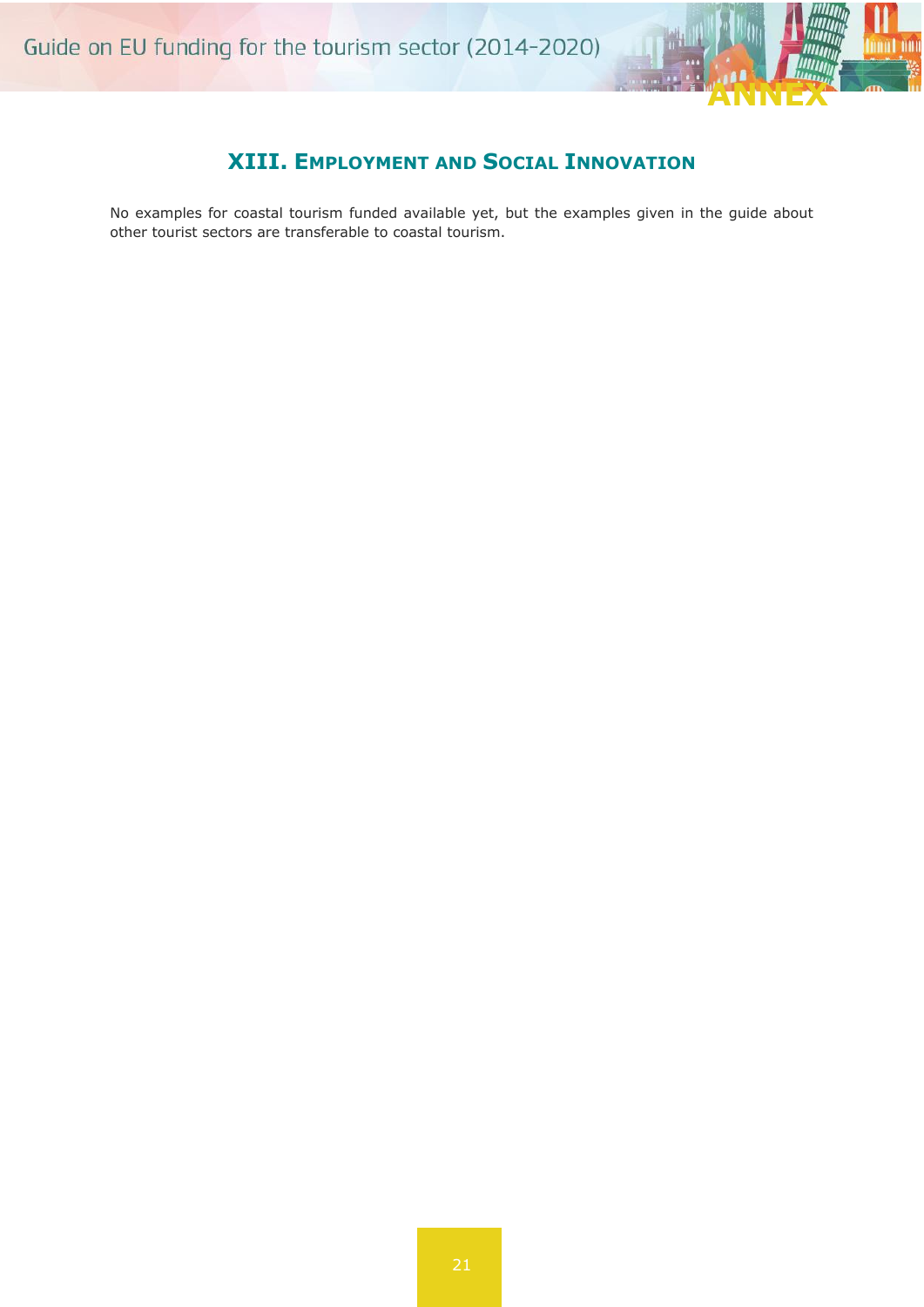

### **GLOSSARY**

<span id="page-25-0"></span>

| <b>CBC</b>        | Cross-Border Cooperation                                          |
|-------------------|-------------------------------------------------------------------|
| <b>CEP</b>        | Creative Europe Programme                                         |
| <b>CLLD</b>       | Community-Led Local Development                                   |
| <b>CF</b>         | <b>Cohesion Fund</b>                                              |
| <b>CFP</b>        | Common Fisheries Policy                                           |
| <b>CORDIS</b>     | Community Research and Development Information Service            |
| <b>COSME</b>      | Competitiveness of Enterprises and Small and Medium Enterprises   |
| <b>EaSI</b>       | Employment and Social Innovation programme                        |
| <b>EASME</b>      | Executive Agency for Small and Medium Size Enterprises            |
| <b>EACEA</b>      | Education, Audio-visual and Culture Executive Agency              |
| <b>EAFRD</b>      | European Agricultural Fund for Rural Development                  |
| <b>ECOC</b>       | European Capitals of Culture                                      |
| <b>ECTS</b>       | European credit transfer and accumulation system                  |
| EIB.              | European Investment Bank                                          |
| EfE               | Erasmus for Entrepreneurs                                         |
| <b>EFSI</b>       | European Fund for Strategic Invetsments                           |
| <b>EMFF</b>       | European Maritime and Fisheries Fund                              |
| <b>ERDF</b>       | European Regional Development Fund                                |
| <b>ESF</b>        | European Social Fund                                              |
| <b>ESIF</b>       | European Structural and Investment Funds                          |
| <b>EURES</b>      | Network of European Employment Services                           |
| <b>FLAG</b>       | <b>Fisheries Local Action Group</b>                               |
| <b>GDP</b>        | <b>Gross Domestic Product</b>                                     |
| H <sub>2020</sub> | Horizon 2020 - EU Framework Programme for Research and Innovation |
| <b>HORECA</b>     | Hotel, Restaurant and Catering Sector                             |
| <b>ICT</b>        | Information and Communication Technologies                        |
| <b>INTERREG</b>   | Interregional Cooperation (part of ERDF)                          |
| LAG               | <b>Local Action Groups</b>                                        |
| <b>LEADER</b>     | Promoting the Implementation of Local Development Strategies      |
| <b>LEIT</b>       | Leadership in Enabling and Industrial Technologies (H2020)        |
| LIFE.             | Fund for Environmental and Nature Conservation Projects           |
| <b>LLP</b>        | Lifelong Learning Programme                                       |
| <b>MSCA</b>       | Marie Skłodowska-Curie Actions                                    |
| <b>NCFF</b>       | Natural Capital Financing Facility                                |
| <b>NGO</b>        | Non-Governmental Organization                                     |
| <b>OP</b>         | Operational Programme                                             |
| <b>PF4EE</b>      | Private Financing for Energy Efficiency instrument                |
| <b>PROGRESS</b>   | Community Programme for Employment and Social Solidarity          |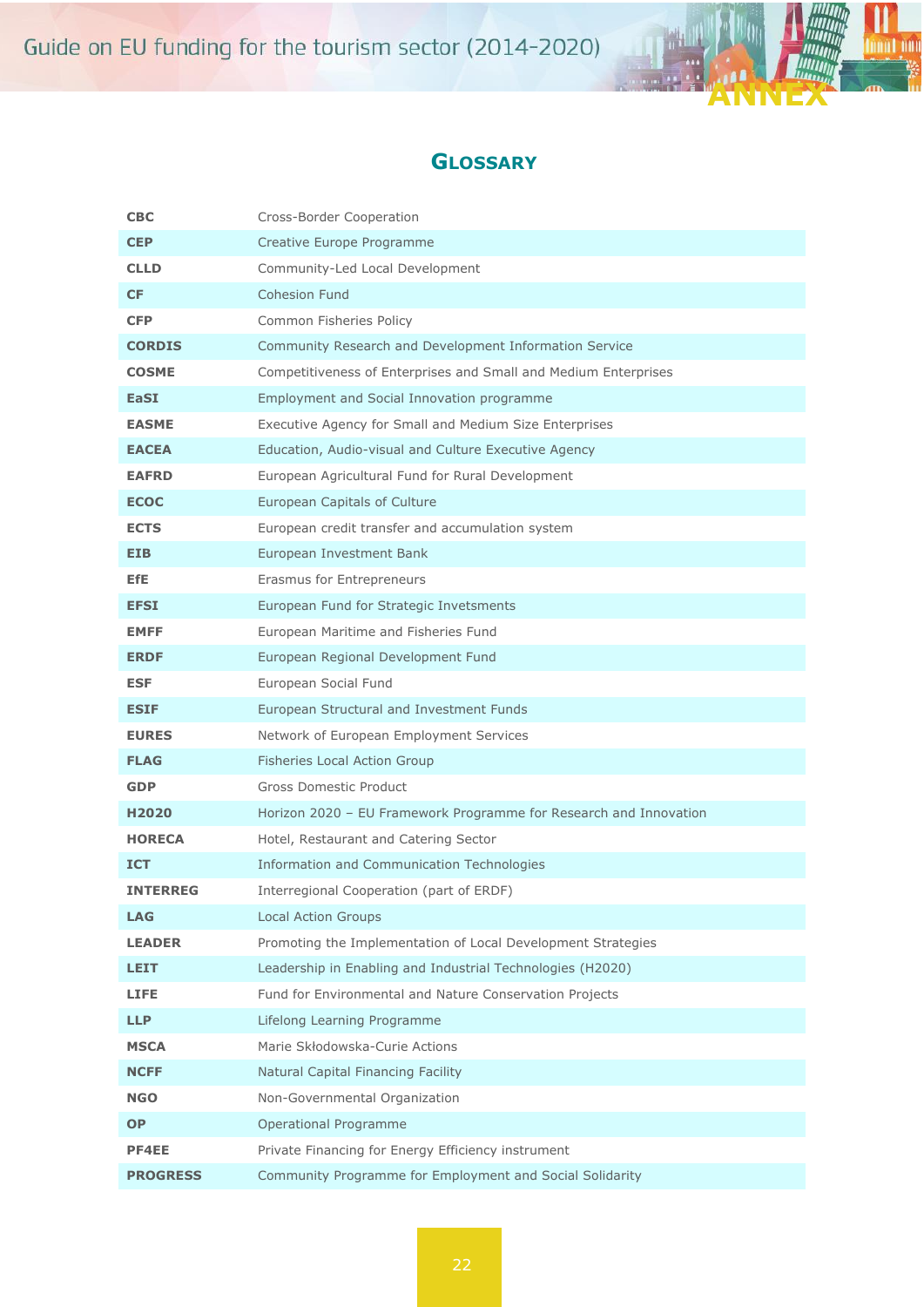

| <b>REFLECTIVE</b> | Europe in a changing world - Inclusive, innovative and reflective societies (H2020) |
|-------------------|-------------------------------------------------------------------------------------|
| <b>SMEs</b>       | Small and Medium-sized Enterprises                                                  |
| <b>TEN-T</b>      | Trans-European Transport Networks                                                   |
| <b>TCP</b>        | Transnational Cooperation Projects (Creative Europe)                                |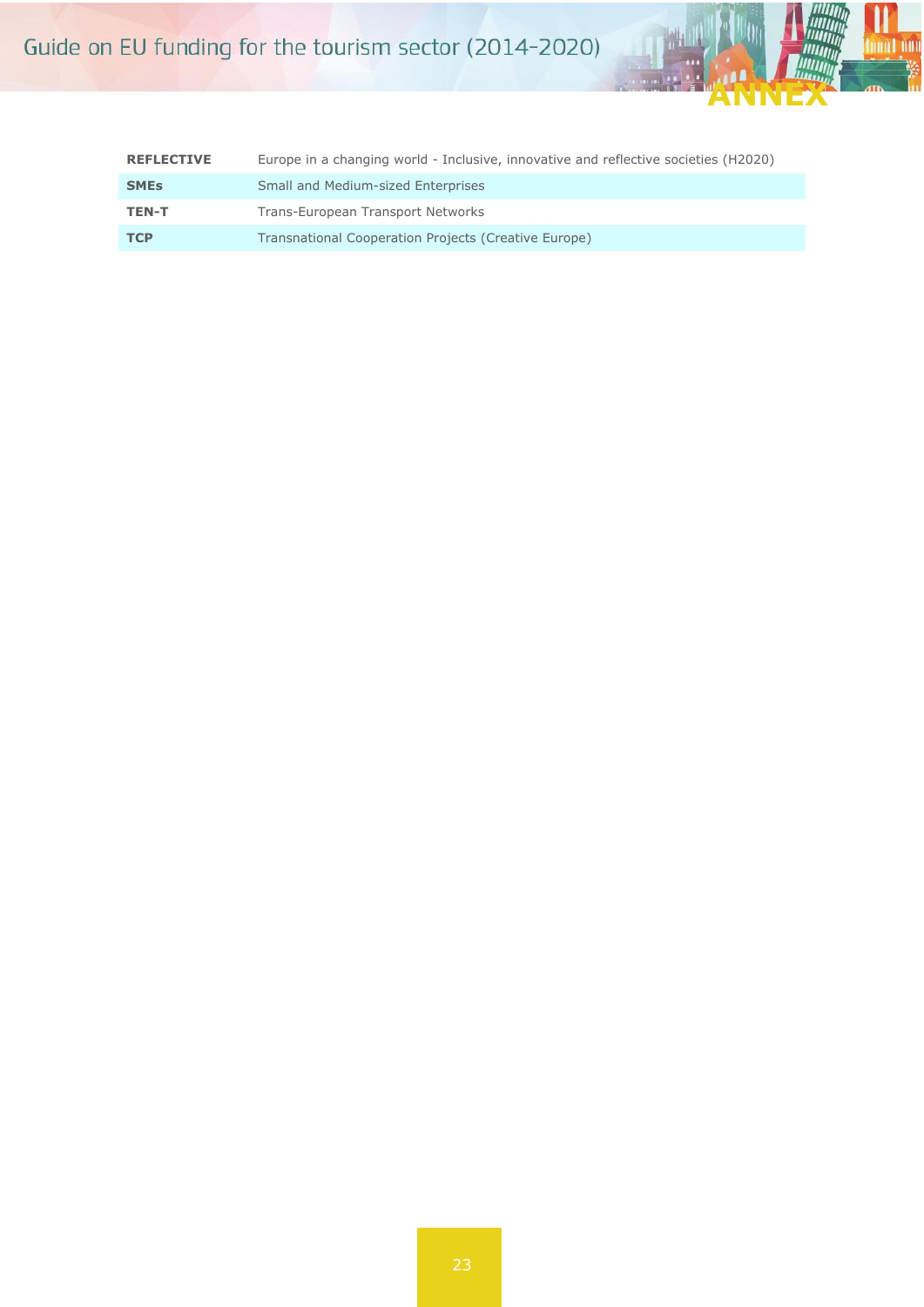# **Follow us on**





<http://www.facebook.com/EUmaritimefish>

<http://www.facebook.com/EU.growth>

[@EU\\_MARE; @EU\\_Growth](http://twitter.com/EU_growth)

our websites: [ec.europa.eu/maritimeaffairs;](http://ec.europa.eu/maritimeaffairs/index_en.htm) [ec.europa.eu/fisheries](http://ec.europa.eu/fisheries/index_en.htm)

[ec.europa.eu/growth](http://ec.europa.eu/growth/index_en.htm)